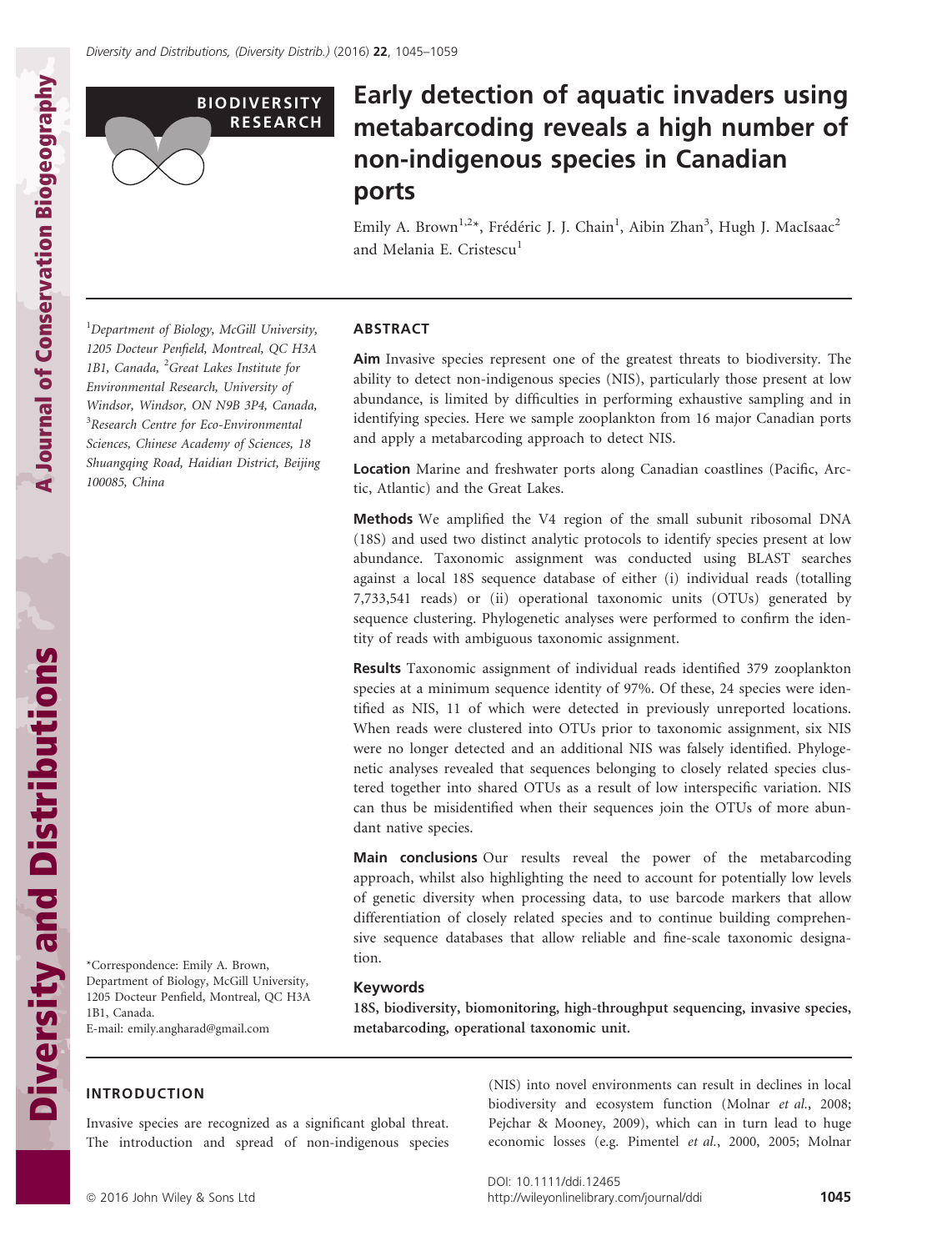et al., 2008). Continuing climate change, habitat alteration and species exploitation, along with the accelerated movement of species across the globe, have left ecosystems particularly vulnerable to invasion (Brook et al., 2008). Rigorous monitoring programmes that allow early detection of NIS are recommended as a priority strategy for conservation and management efforts (Lodge et al., 2006; Vander Zanden et al., 2010). Traditional methods that rely on visual identification of specimens have been criticized for their poor ability to identify juvenile life stages that may be critically important in the establishment and spread of invasive populations, and for their limited taxonomic resolution in many taxa (Caesar et al., 2006). Moreover, typical sampling protocols have been shown to have a low probability  $( $0.2$ )$  of detecting species unless population density is high (Harvey et al., 2009), making sampling reliable only for species that are moderately to highly abundant (Cao et al., 1998; Jerde et al., 2011). NIS may therefore not be detected until they have established large populations and/or spread (Crooks & Soulé, 1999).

Given the difficulties associated with traditional methods of identifying NIS, interest has arisen in developing tools with greater detection probabilities (McDonald, 2004). Molecular identification of species, through the analysis of a small fragment of the genome (a 'barcode' region; Hebert et al., 2003), has been used to detect NIS with greater sensitivity than traditional survey approaches (e.g. Jerde et al., 2011; Dejean et al., 2012; Takahara et al., 2013). The majority of these studies have involved the detection of one or a few species at a given location, using primers designed to amplify target species such as Asian carp, the American bullfrog, the bluegill sunfish, the New Zealand mudsnail and the red swamp crayfish (Ficetola et al., 2008; Dejean et al., 2011, 2012; Jerde et al., 2011, 2013; Goldberg et al., 2013; Mahon et al., 2013; Takahara et al., 2013; Tréguier et al., 2014). Targeted assays such as these are appropriate for active surveillance of priority species, but are disadvantageous in that they miss non-target NIS that may be present in samples (Handley, 2015). Passive surveillance of NIS through description of whole communities from environmental samples would provide a substantial benefit to NIS management (Handley, 2015).

Through PCR amplification of genes conserved across phyla, the barcoding method can potentially be used to identify multiple species present within environmental samples. Whilst traditional barcoding has involved the identification of single specimens, recent advances in high-throughput sequencing (HTS) technology have allowed the barcoding approach to develop dramatically. The combination of HTS with barcoding has been termed 'metabarcoding' and typically involves bulk DNA extraction, PCR amplification and HTS of complex species assemblages to identify multiple taxa. Samples can be processed either as a homogenized 'soup' of whole organisms (e.g. Fonseca et al., 2010; Yu et al., 2012; Leray et al., 2013) or as environmental DNA typically extracted from soil or water (e.g. Thomsen et al., 2012; Porco et al., 2013; Simmons et al., 2015). The metabarcoding method has been demonstrated to have high sensitivity; that is, species can be detected when present at very low biomass (Hajibabaei et al., 2011; Pochon et al., 2013; Zhan et al., 2013), making it possible to sample rare taxa that are present but not detectable by traditional means. However, very few studies aimed at detecting NIS have applied the metabarcoding method. Pochon et al. (2013) used artificial communities containing 10 marine pests at varying concentrations to confirm the high sensitivity of metabarcoding to detect NIS. More recently, Zaiko et al. (2015) successfully applied the metabarcoding approach to identify NIS present in ballast water collected from a cruise ship. As yet, the metabarcoding approach has not been applied to survey a broad variety of NIS across a wide geographic range and in complex natural communities.

With rapidly changing environments and species distributions, predicting which species and areas to prioritize for NIS surveillance may be difficult. Perhaps one of the most valuable applications of the metabarcoding method is in the routine surveillance of invasion vectors or key entry points. The threat of invasive species is particularly high in aquatic environments, where shipping traffic and the discharge of foreign ballast water present ideal vectors for their spread (Lodge et al., 2006; Keller et al., 2009). Indeed, shipping has been confirmed as an important vector for dispersal of NIS such as the European green crab (Carcinus maenas), mud crab (Rhithropanopeus harrisii) and soft shell clam (Mya arenaria) (Briski et al., 2012). Our study represents one of the most comprehensive surveys of zooplankton and is, as far as we know, the first to apply the metabarcoding method to detect NIS in natural communities. Here we survey 16 Canadian ports, covering four geographic regions (Atlantic and Pacific Coasts, Arctic and the Great Lakes). We apply two approaches to identify species including NIS that may occur in low abundance, which involve taxonomic assignment of (i) individual reads without prior sequence clustering and (ii) representative sequences generated by the more common practice of operational taxonomic unit (OTU) clustering.

# METHODS

# Biological sampling

A total of 16 major Canadian ports in four geographic regions (four ports per region) were chosen for sampling based on vessel traffic and ballast water discharge (Fig. 1). Zooplankton samples were collected in the Atlantic coast (Bayside, Baie de Sept-^Iles, Halifax, Hawkesbury); Pacific coast (Nanaimo, Robert's Bank, Victoria, Vancouver); Arctic (Churchill, Deception Bay, Iqaluit, Steensby Inlet); and Great Lakes (Hamilton Harbour, Montreal, Nanticoke, Thunder Bay) (see Table S1 in Supporting Information). Samples were collected during ice-off periods over two seasons between May 2011 and December 2012. Within each port, samples were collected in six different sites with geo-referenced 80 and 250 µm oblique plankton net hauls (50 cm diameter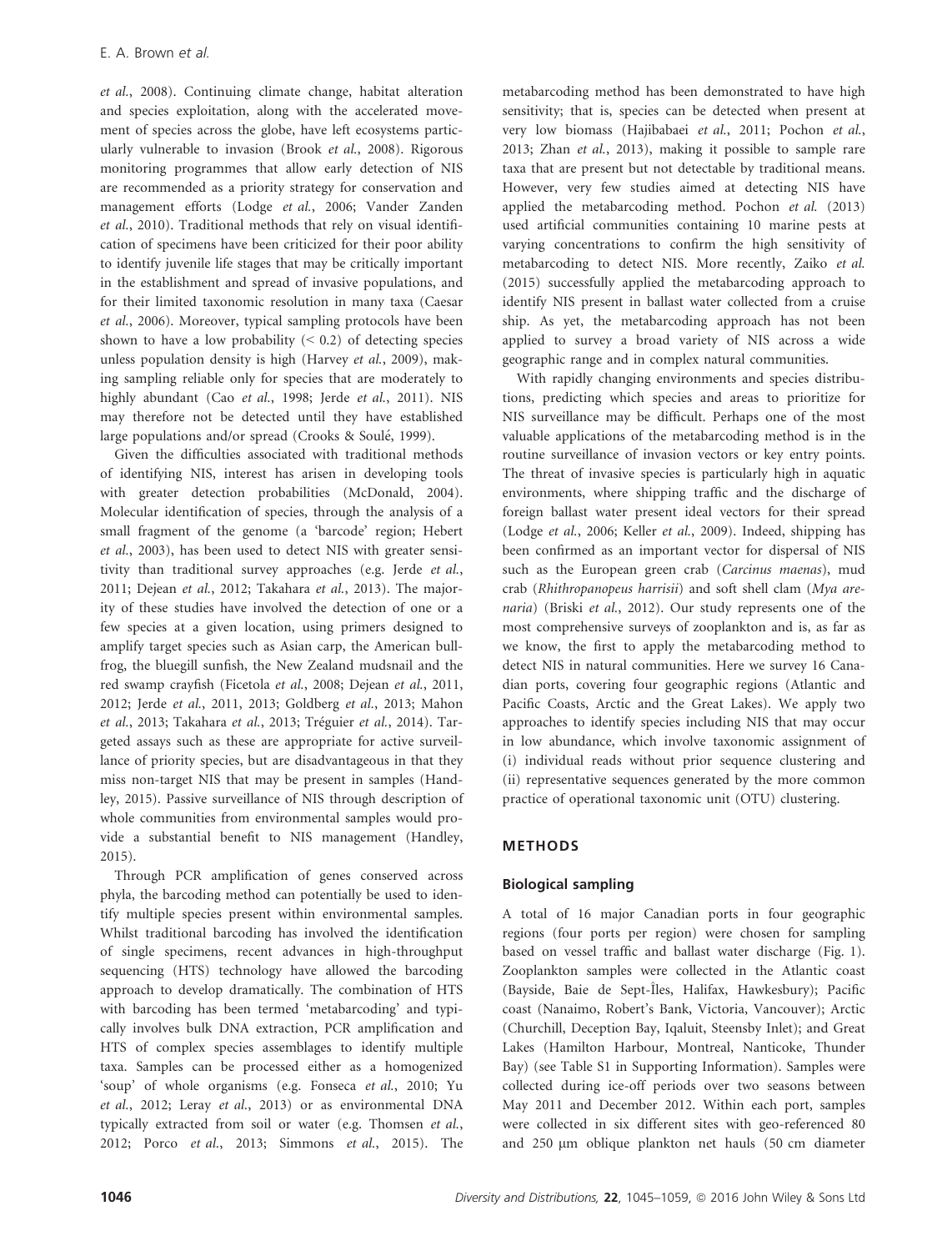

Figure 1 Location of the 16 sampled ports. Samples are from four geographic regions: Pacific Ocean (blue), Arctic Ocean (red), Atlantic Ocean (magenta) and Great Lakes (green). More detailed information on sampling dates and locations is given in Table S1.

opening and 250 cm long, see Supporting Information for more details). Each region was sampled by different teams using separate equipment, and within regions, nets were washed between sites to prevent contamination. Samples were immediately preserved in 95% ethanol.

## Sample preparation, DNA extraction, PCR amplification and pyrosequencing

Depending on the available amount of plankton for each sample, 50–150 mg of sample was used for DNA extraction (see Table S2 for more detailed information). Total genomic DNA was isolated using DNeasy Blood and Tissue Kits (Qiagen, Venlo, Limburg, Netherlands) following the manufacturer's protocol. The quality and quantity of each DNA extraction were assessed using gel electrophoresis and Quant-iT Picro-Green dsDNA Assay kit (Invitrogen). Two replicate DNA extractions were carried out per sample, and four replicate PCRs were carried out per DNA extraction, totalling eight PCRs per sample and between 72 and 96 PCRs per port. Negative PCR controls were included to detect contamination and verified via gel electrophoresis; these controls were not sequenced. Each port was also processed separately to avoid cross-contamination. Approximately 400–600 bp of the hypervariable V4 region of the 18S rDNA gene was amplified using the primer pair developed by Zhan et al. (2013) (Uni18S: AGGGCAAKYCTGGTGCCAGC; Uni18SR: GRCGGTATC-TRATCGYCTT) to amplify crustaceans, molluscs and tunicates. This primer pair was selected due to its ability to recover a wide-range of zooplankton groups (Zhan et al., 2014). PCR mixtures (25  $\mu$ L) contained approximately 100 ng of genomic DNA,  $1 \times$  PCR buffer, 2 mm of Mg<sup>2+</sup>, 0.2 mm of dNTPs, 0.4  $\mu$ M of each primer and 2 U of Taq DNA polymerase (Genscript, Piscataway, NJ, USA). PCR cycling parameters consisted of an initial denaturation step at 95 °C for 5 min, followed by 25 amplification cycles of 95 °C for 30 s, 50 °C for 30 s, 72 °C for 90 s and a final elongation step at 72 °C for 10 min. With the exception of Hamilton and Vancouver, each sample was amplified with tagged primers that included unique 10-bp tags (MID sequences) approved by Roche (Technical bulletin 005- 2009; Roche Diagnostics Corp., Basel, Switzerland) to ensure sample recognition in downstream analyses (see Table 1 for total numbers of samples per port). All PCR products were cleaned using the solid-phase reversible immobilization paramagnetic bead-based method (ChargeSwitch; Invitrogen, Carlsbad, CA, USA). Cleaned PCR products were quantified using PicoGreen and pooled together such that each sample was at equimolar concentration for each port. Each port was pyrosequenced at one-half PicoTiter plate scale using 454 FLX Adaptor A on a GS-FLX Titanium platform (454 Life Sciences, Branford, CT, USA) by Engencore at the University of South Carolina and Genome Quebec at McGill University.

## Analytical protocols for non-indigenous species detection

#### Quality filtering of reads

Reads were assigned to their particular sample based on their tagged primers using a python script provided with UPARSE (Edgar, 2013). This script was also used to trim the tags and forward primer and to remove sequences with errors in these regions, allowing no tag mismatches and two primer mismatches. Reverse primers were removed using the FASTX-Toolkit with default settings, and reads were trimmed for quality (minimum Phred score of 20), whilst only retaining reads longer than 200 bp [\(http://hannonlab.cshl.edu/fastx\\_toolkit/](http://hannonlab.cshl.edu/fastx_toolkit/)). To improve computational efficiency, reads were first dereplicated (collapsed into unique sequences) with UPARSE in each sample separately. Chimera detection and removal was performed either with UCHIME (Edgar et al., 2011) or within the UPARSE-OTU algorithm during sequence clustering (see below).

#### Taxonomic assignment

Metabarcoding data are often clustered into OTUs based on sequence similarities. If low levels of interspecific genetic variation are present within marker regions, OTU clustering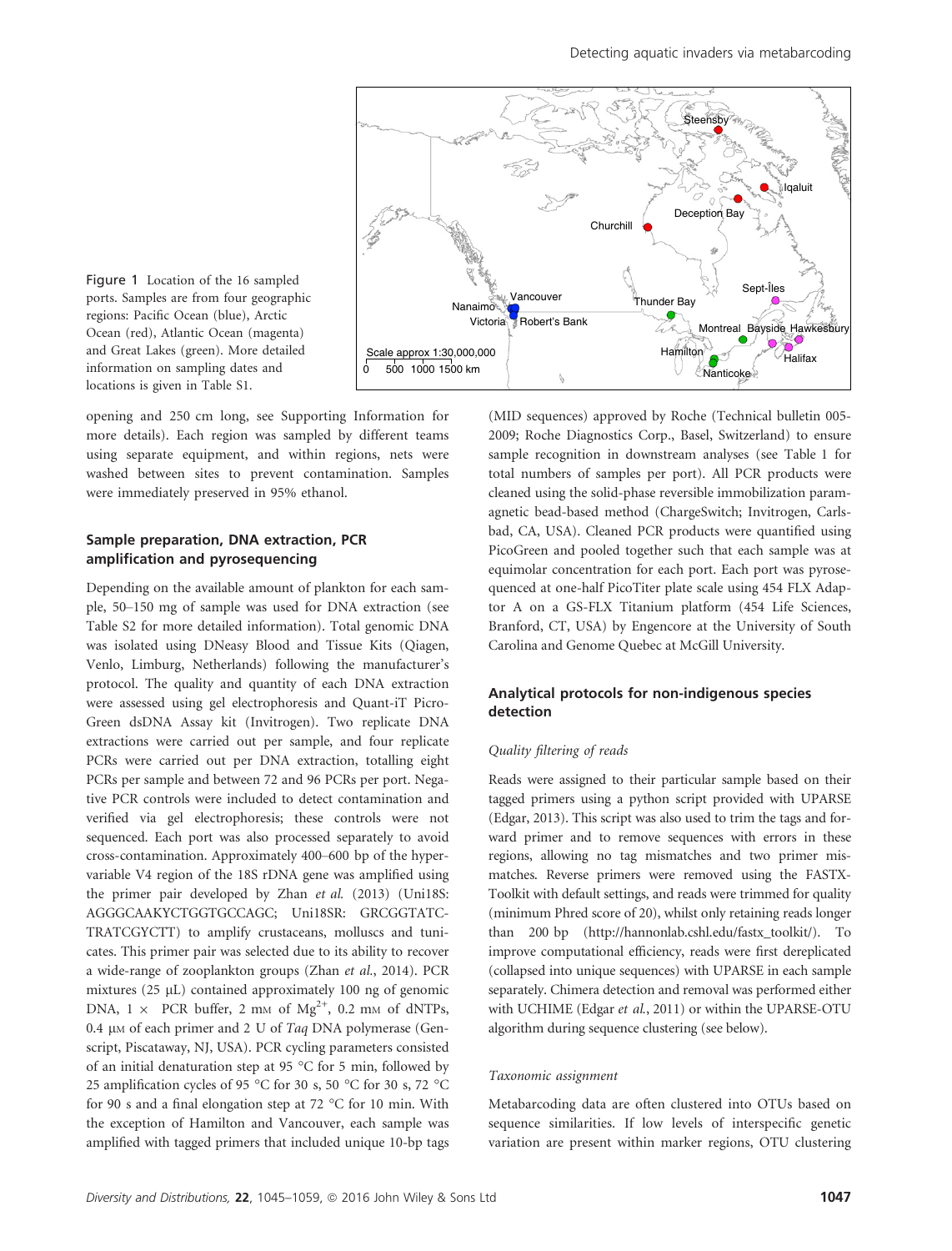|     |                | Samples       | Raw reads   |                          |                | Quality-filtered reads |                          |                   |
|-----|----------------|---------------|-------------|--------------------------|----------------|------------------------|--------------------------|-------------------|
| Geo | Port           | Total samples | Total reads | Average quality<br>score | Average length | Total reads            | Average<br>quality score | Average<br>length |
|     | Total          | 147           | 10,277,272  |                          |                | 7,733,541              |                          |                   |
| AR  | Churchill      | 11            | 605,049     | 37                       | 479            | 563,537                | 37                       | 441               |
| AR  | Deception Bay  | 10            | 787,293     | 37                       | 474            | 735,666                | 37                       | 433               |
| AR  | Iqaluit        | 11            | 767,297     | 37                       | 472            | 726,701                | 37                       | 431               |
| AR  | Steensby Inlet | 6             | 799,089     | 37                       | 481            | 756,776                | 37                       | 441               |
| PA  | Nanaimo        | 11            | 789,405     | 32                       | 345            | 426,311                | 33                       | 407               |
| PA  | Roberts Bank   | 10            | 715,442     | 36                       | 473            | 671,760                | 36                       | 434               |
| PA  | Vancouver      | $\mathbf{1}$  | 1,008,358   | 32                       | 223            | 290,852                | 31                       | 413               |
| PA  | Victoria       | 12            | 456,391     | 32                       | 346            | 224,201                | 33                       | 417               |
| AT  | Bayside        | 12            | 656,488     | 33                       | 400            | 456,232                | 34                       | 421               |
| AT  | Halifax        | 12            | 770,511     | 37                       | 475            | 726,883                | 37                       | 434               |
| AT  | Hawkesbury     | 12            | 444,315     | 33                       | 374            | 272,206                | 34                       | 421               |
| AT  | Sept Iles      | 6             | 502,688     | 32                       | 377            | 342,461                | 33                       | 392               |
| GL  | Hamilton       | 1             | 1,099,458   | 32                       | 181            | 304,202                | 32                       | 412               |
| GL  | Montreal       | 8             | 634,126     | 37                       | 524            | 582,848                | 37                       | 483               |
| GL  | Nanticoke      | 12            | 480,962     | 32                       | 359            | 284,612                | 33                       | 429               |
| GL  | Thunder Bay    | 12            | 556,984     | 34                       | 401            | 368,293                | 35                       | 428               |

Table 1 Summary of the reads sequenced for the 16 sampled ports. Quality-filtered reads are those filtered using a minimum Phred quality score of 20 and a minimum length of 200 bp, followed by chimera detection and removal.

AT, Atlantic; PA, Pacific; AR, Arctic; GL, Great Lakes.

will not allow full description of species diversity when closely related species are clustered together (Brown et al., 2015). In such cases, OTU clustering allows assessment of higher taxonomic levels but remains a crude method for assessing species richness. To circumvent this problem, we conducted taxonomic assignment in two ways, using (i) all quality-filtered reads without prior OTU clustering and (ii) representative OTU sequences generated by sequence clustering. We OTU clustered quality-filtered reads from all ports using default settings in UPARSE (Edgar, 2013), implemented in USEARCH v. 7.0.1090. BLAST searches were performed to assign taxonomy to both quality-filtered reads and to the representative sequences of OTUs using a local reference sequence database. The local database, which enabled faster computational processing, consisted of 957,467 18S sequences acquired from the NCBI nucleotide database (in August 2014) and SILVA/SINA version NR99\_119 database (Pruesse et al., 2007). These sequences were not verified or quality checked, but previous analyses revealed that most of the common zooplankton groups reported within Canada are detectable using the local database (Chain et al., 2016). Taxonomy was assigned based on the best BLAST hit to a sequence with taxonomic information available. Best hits to Metazoans with a minimum of 370 bp and 97% sequence identity were retrieved using custom Perl scripts and retained for further analysis. Reads/OTUs were classified to the species level if they generated a single best BLAST hit. Reads/ OTUs with multiple best BLAST hits (as defined by having the same sequence % identity) were kept but flagged as these cannot be resolved at the species level using our 18S sequences. To further examine reads/OTUs with multiple best BLAST hits, multiple sequence alignments of these reads or the representative sequences of the OTUs, and the representative sequences of their best BLAST hits, were performed with default settings in MUSCLE version 3.8.31 (Edgar, 2004). Neighbour-joining (NJ) trees were then created in MEGA version 5.2.2 (Tamura et al., 2011), enabling the assessment of taxonomic assignment of reads and OTUs relative to phylogenetic placement. Taxonomic incidence-based richness within a port was evaluated using perl and R scripts. Taxonomic diversity was measured as the total number of taxa detected, with these taxa defined as in Fig. 2a, for example Copepoda, Mollusca, Malacostraca.

#### Detection of non-indigenous species

A list of 124 aquatic NIS of particular relevance to Canada was compiled using online resources and relevant literature (see Table S3). We verified that all species included in the list of NIS had representative 18S sequences in our BLAST database that covered the V4 region. A custom perl script was used to search for the 124 target NIS among the best BLAST hits of quality-filtered reads or OTUs (see Taxonomic identification of reads/ OTUs). We considered single best BLAST hits with the reference sequences of NIS to signify unambiguous NIS detection.

## RESULTS

## Taxonomic assignment

A total of 10,277,272 raw reads were pyrosequenced from 147 samples generated from 16 ports (Table 1). Following quality filtering, a total of 7,733,541 reads were retained for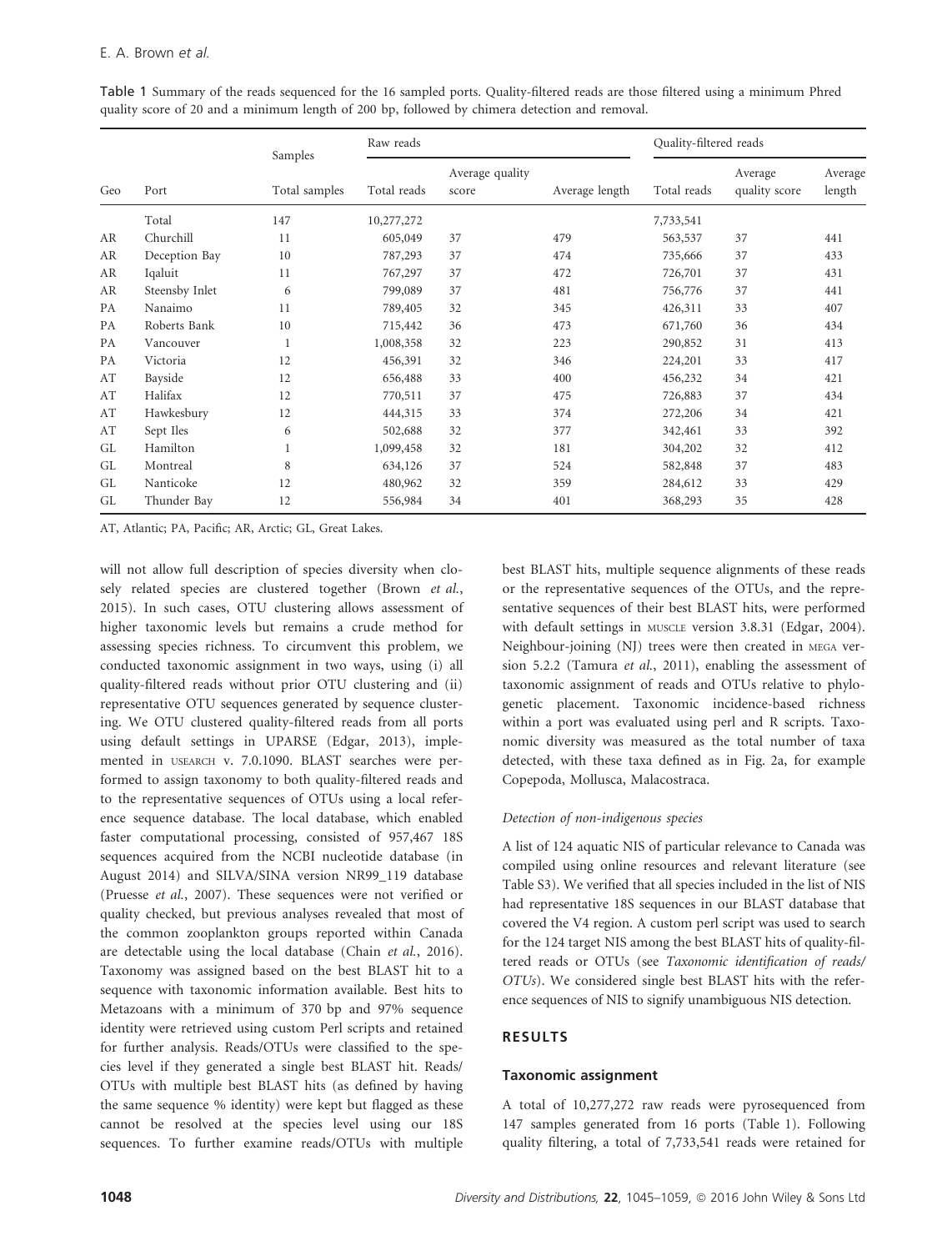|                              | AT              |                 |               |                | $\mathbb{P}\mathbb{A}$ |           |                |          | AR        |      |               |                | GL     |         |                          |           |
|------------------------------|-----------------|-----------------|---------------|----------------|------------------------|-----------|----------------|----------|-----------|------|---------------|----------------|--------|---------|--------------------------|-----------|
| $\ddagger$<br>Species        | <b>BS</b>       | Ë               | HB            | $\overline{S}$ | $\widetilde{\Xi}$      | RB        | <b>VC</b>      | $\nabla$ | <b>FO</b> | DB   | $\supseteq$   | S <sub>B</sub> | HМ     | NТ      | $\sum_{i=1}^{n}$         | <b>TB</b> |
| Acartia omorii               |                 |                 |               |                |                        |           |                |          |           |      |               |                |        |         |                          |           |
| Reads                        |                 |                 |               |                |                        |           |                |          |           |      |               |                |        |         |                          |           |
| <b>OTUs</b>                  |                 |                 |               |                |                        |           |                |          |           |      |               |                |        |         |                          |           |
| Acartia tonsa                |                 |                 |               |                |                        |           |                |          |           |      |               |                |        |         |                          |           |
| Reads                        | $\overline{21}$ | 16              | $\sim$ $\sim$ | 3              |                        |           |                |          |           |      |               |                |        |         |                          |           |
| <b>OTU<sub>s</sub></b>       | $\mathfrak{S}$  | 15              |               | $\overline{4}$ |                        |           |                |          |           |      |               |                |        |         |                          |           |
| Amphibalanus amphitrite*     |                 |                 |               |                |                        |           |                |          |           |      |               |                |        |         |                          |           |
| Reads                        |                 |                 |               |                |                        |           |                |          |           |      |               |                |        |         |                          |           |
| <b>Brachionus</b> plicatilis |                 |                 |               |                |                        |           |                |          |           |      |               |                |        |         |                          |           |
| Reads                        | $\sim$          |                 |               |                |                        |           |                |          |           |      |               |                |        |         | $\frac{2}{6}$            |           |
| <b>OTU<sub>s</sub></b>       |                 |                 |               |                |                        |           |                |          |           |      |               |                |        |         |                          | 4         |
| Calocalanus styliremis*      |                 |                 |               |                |                        |           |                |          |           |      |               |                |        |         |                          |           |
| Reads                        | $\overline{ }$  |                 |               |                |                        |           |                |          |           |      |               |                |        |         |                          |           |
| Carcinus maenas              |                 |                 |               |                |                        |           |                |          |           |      |               |                |        |         |                          |           |
| Reads                        | 1134            | 340<br>291      | 503           |                |                        |           |                |          |           |      |               |                |        |         |                          |           |
| <b>OTU<sub>s</sub></b>       | $\mathcal{E}$   | 260<br>244      | 433           |                | 887                    | 752       | 326            | 261      |           |      |               |                |        |         |                          | 3         |
| Cercopagis pengoi            |                 |                 |               |                |                        |           |                |          |           |      |               |                |        |         |                          |           |
| Reads                        | 108             |                 |               |                |                        |           |                |          |           |      |               |                |        |         | $107\,$                  |           |
| <b>OTU<sub>s</sub></b>       | $\mathfrak{S}$  |                 |               |                |                        |           |                |          |           |      |               |                |        |         | 92                       |           |
| Ciona intestinalis           |                 |                 |               |                |                        |           |                |          |           |      |               |                |        |         |                          |           |
| Reads                        |                 | 24              | $\frac{3}{2}$ |                |                        |           |                |          |           |      |               |                |        |         |                          |           |
| <b>OTU<sub>s</sub></b>       |                 | $\overline{17}$ |               |                |                        |           |                |          |           |      |               |                |        |         |                          |           |
| Clausocalanus furcatus       |                 |                 |               |                |                        |           |                |          |           |      |               |                |        |         |                          |           |
| Reads                        | 3410            | 1601<br>Η       | 383           | 274            | 15                     | $\gtrsim$ | $50\,$         | 882      | $\omega$  | 35   | $\mathcal{S}$ |                |        |         | $\overline{\phantom{0}}$ | 3         |
| <b>OTU<sub>s</sub></b>       | $\sim$          | 757<br>$40\,$   | 541           | 435            | $\overline{21}$        | 65        | 382            | 16       | 159       | 63   | 173           | 14             |        |         |                          |           |
| Cyclops kolensis*            |                 |                 |               |                |                        |           |                |          |           |      |               |                |        |         |                          |           |
| Reads                        | $\supseteq$     |                 |               |                |                        |           |                |          |           |      | G             |                |        |         |                          |           |
| Daphnia galeata              |                 |                 |               |                |                        |           |                |          |           |      |               |                |        |         |                          |           |
| Reads                        | 10,660          | $\sim$ $\sim$   |               |                |                        |           |                |          |           |      |               |                | 3043   | $38\,$  | 698                      | 6878      |
| <b>OTU<sub>s</sub></b>       | $\approx$       |                 |               |                |                        |           |                |          |           |      |               |                | 2645   | 62      | 728                      | 5166      |
| Dreissena rostriformis       |                 |                 |               |                |                        |           |                |          |           |      |               |                |        |         |                          |           |
| Reads                        | 3974            |                 |               |                |                        |           |                |          |           |      |               |                | $68\,$ | 502     | 3402                     |           |
| <b>OTU<sub>s</sub></b>       | $\overline{12}$ |                 |               |                |                        |           |                |          |           |      |               |                | 76     | 4274    | 2520                     |           |
| Eurytemora affinis           |                 |                 |               |                |                        |           |                |          |           |      |               |                |        |         |                          |           |
| 755,230<br>Reads             | 7458            | 152,393         | 4682          | $82\,$         | 339                    | 38,515    | $\mathfrak{S}$ | 114      | 44,027    | 2141 | 174           |                | 795    | 308,843 | 104,789                  | 90,875    |
|                              |                 |                 |               |                |                        |           |                |          |           |      |               |                |        |         |                          |           |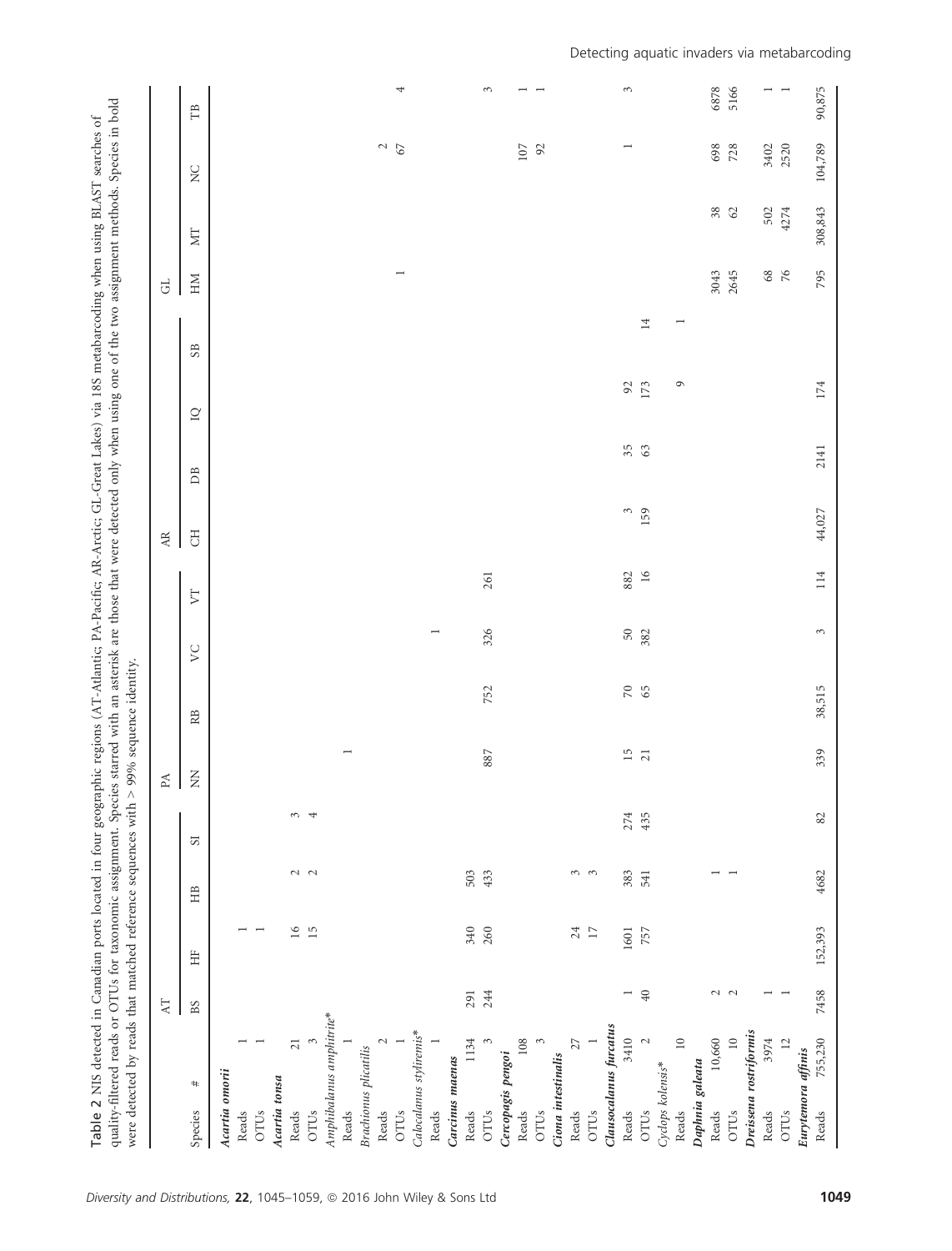| Table 2 Continued          |               |                 |              |        |                        |                |          |          |                                   |         |               |                |                |          |                    |                     |
|----------------------------|---------------|-----------------|--------------|--------|------------------------|----------------|----------|----------|-----------------------------------|---------|---------------|----------------|----------------|----------|--------------------|---------------------|
|                            | AT            |                 |              |        | $\mathbf{P}\mathbf{A}$ |                |          |          | $\overline{\mathbf{A}}\mathbf{R}$ |         |               |                | GL             |          |                    |                     |
| #<br>Species               | <b>BS</b>     | Ë               | HB           | 51     | $\widetilde{\Xi}$      | R <sub>B</sub> | <b>S</b> | $\nabla$ | <b>FO</b>                         | DB      | $\supseteq$   | S <sub>B</sub> | HМ             | NT       | $_{\rm Z}^{\rm C}$ | $\overline{\Gamma}$ |
| <b>OTU<sub>s</sub></b>     | 27<br>$45$    | 414             | 263          | 1377   | 54                     | 3033           |          |          | S                                 | 19      |               |                | 371            | 55,901   | 30,018             | 12,432              |
| Euterpina acutifrons       |               |                 |              |        |                        |                |          |          |                                   |         |               |                |                |          |                    |                     |
| Reads                      | 5870          |                 |              |        |                        |                |          |          |                                   | 818     | 5011          | $\circ$        |                |          |                    |                     |
| <b>OTU<sub>s</sub></b>     | S             |                 | $27$<br>$24$ |        |                        |                |          |          | 5 <sup>0</sup>                    | 534     | 2293          | 4              |                |          |                    |                     |
| Littorina littorea         |               |                 |              |        |                        |                |          |          |                                   |         |               |                |                |          |                    |                     |
| Reads                      |               |                 |              |        |                        |                |          |          |                                   |         |               |                |                |          |                    |                     |
| <b>OTUs</b>                | $\sim$        |                 |              |        |                        |                |          | 4        |                                   |         |               |                |                |          |                    |                     |
| Mecynocera clausi          |               |                 |              |        |                        |                |          |          |                                   |         |               |                |                |          |                    |                     |
| Reads                      |               |                 |              |        |                        |                |          |          |                                   |         |               |                |                |          |                    |                     |
| <b>OTU<sub>s</sub></b>     |               |                 |              |        |                        |                |          |          |                                   |         |               |                |                |          |                    |                     |
| Mya arenaria*              |               |                 |              |        |                        |                |          |          |                                   |         |               |                |                |          |                    |                     |
| Reads                      | 37            | 32              |              |        |                        |                |          |          | $\sqrt{2}$                        |         |               |                |                |          |                    |                     |
| Mytilopsis leucophaeata*   |               |                 |              |        |                        |                |          |          |                                   |         |               |                |                |          |                    |                     |
| Reads                      | $\circ$       |                 |              |        |                        |                |          |          |                                   |         |               |                |                | $\circ$  |                    |                     |
| Mytilus galloprovincialis* |               |                 |              |        |                        |                |          |          |                                   |         |               |                |                |          |                    |                     |
| <b>OTU<sub>s</sub></b>     | 5             | $\overline{31}$ |              | 68     |                        |                |          |          | $\overline{91}$                   |         |               |                |                |          |                    |                     |
| Nitokra hibernica          |               |                 |              |        |                        |                |          |          |                                   |         |               |                |                |          |                    |                     |
| Reads                      | 408           |                 |              |        |                        |                |          |          |                                   |         |               |                |                | 116      | 267                | $\overline{19}$     |
| <b>OTU<sub>s</sub></b>     |               |                 |              |        |                        |                |          |          |                                   |         |               |                | $\circ$ $\sim$ | 79       | 202                | 16                  |
| Oithona brevicornis*       |               |                 |              |        |                        |                |          |          |                                   |         |               |                |                |          |                    |                     |
| Reads                      |               |                 |              |        |                        |                |          |          |                                   |         |               |                |                |          |                    |                     |
| Oithona similis            |               |                 |              |        |                        |                |          |          |                                   |         |               |                |                |          |                    |                     |
| 581,964<br>Reads           | 200           | 218,836         | 47,418       | 33,147 | 18,641                 | 11,399         | 492      | 4629     | 132,930                           | 104,598 | 9341          |                |                |          | 315                | $\Box$              |
| <b>OTUs</b>                | 157<br>$87\,$ | 26,983          | 23,792       | 22,756 | 12,150                 | 3527           | 409      | 2864     | 39,071                            | 26,122  | 2487          |                |                |          | 240                | $10$                |
| Paracalanus parvus         |               |                 |              |        |                        |                |          |          |                                   |         |               |                |                |          |                    |                     |
| 352,590<br>Reads           | 211           | 1430            | 153          |        | 168,344                | 108,640        | 14,866   | 58,727   |                                   |         |               |                |                |          | $66$               | 152                 |
| <b>OTUs</b>                | 160<br>75     | 542             | 151          |        | 102,278                | 24,969         | 6467     | 30,464   |                                   |         |               |                |                |          | $50\,$             | 103                 |
| Pseudocalanus              |               |                 |              |        |                        |                |          |          |                                   |         |               |                |                |          |                    |                     |
| 1,175,249<br>Reads         | 197           | 105,610         | 44,270       | 22,571 | 13,653                 | 193,506        | 21,171   | 14,914   | 104,182                           | 302,997 | 215,897       | 136,212        |                |          | 13                 | 56                  |
| Elongates                  |               |                 |              |        |                        |                |          |          |                                   |         |               |                |                |          |                    |                     |
| <b>OTU<sub>s</sub></b>     | $\,89$<br>45  | 17,002          | 14,452       | 11,293 | 4633                   | 36,809         | 6554     | 2203     | 29,231                            | 64,338  | 34,728        | 12,287         |                |          | $^{\circ}$         | 33                  |
| Temora turbinata           |               |                 |              |        |                        |                |          |          |                                   |         |               |                |                |          |                    |                     |
| 72,136<br>Reads            | 478           | 29,126          | 12,982       | 20,224 |                        | $\overline{a}$ |          |          | 193                               | 105     | $\sim$ $\sim$ |                |                | 26<br>28 | 3522               | 5477                |
| <b>OTUs</b>                | S             | 5318            | 1282         | 1424   |                        | 597            |          |          | $12\,$                            |         |               |                |                |          | $103\,$            | 122                 |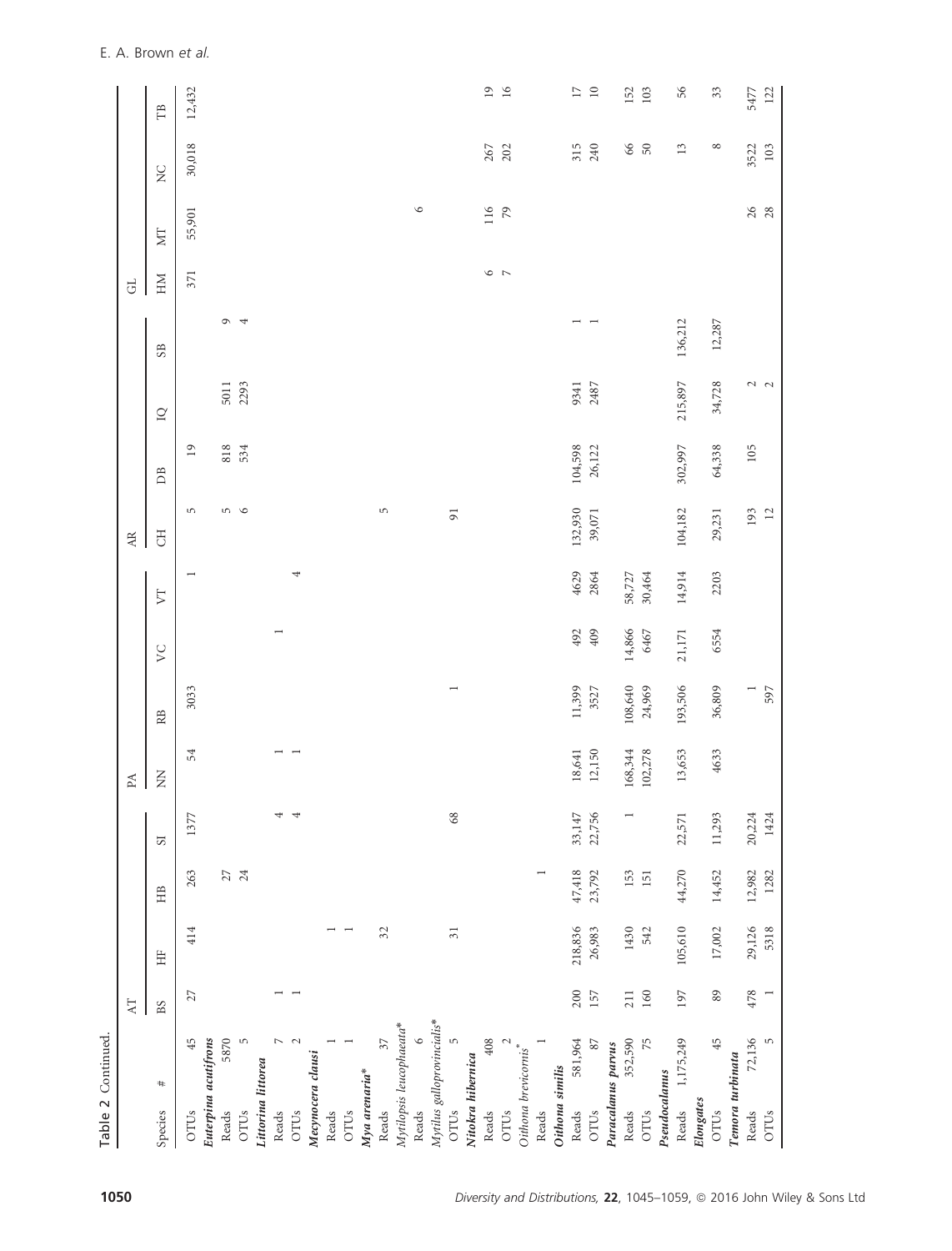taxonomic identification, of which 75% matched a metazoan reference sequence in our database with at least 97% identity. Of these reads, 76% were identified to the species level; those that could not be described to the species level either had multiple best BLAST hits (22%, 7% of all reads) or the best BLAST hit had no species-level information available (2%). Overall, 379 zooplankton species from 320 genera were identified. Crustaceans were the most diverse taxa, representing a third of all identified families (Fig. 2a). Within the arthropods, the taxa Copepoda, Malacostraca and Branchiopoda were particularly species-rich, with 67, 28 and 13 species, respectively. Other species-rich phyla included the molluscs (33 gastropods, 18 bivalves), annelids (44 polychaetes, 7

Detecting aquatic invaders via metabarcoding

Clitellata), rotifers (34 Monogononta, 3 Bdelloidea) and cnidarians (31 Hydrozoa, 5 others).

## Detection of aquatic non-indigenous species: a taxonomy-dependent approach with greater sensitivity

A list of 124 aquatic NIS with published 18S sequences was compiled to examine whether these species were detected among our samples. A total of 24 NIS (19% of the 124 queried) were detected (Tables 2 & S4), 10 of which are considered to be invasive, that is are NIS known to have caused damage to the environment or economy (Amphibalanus



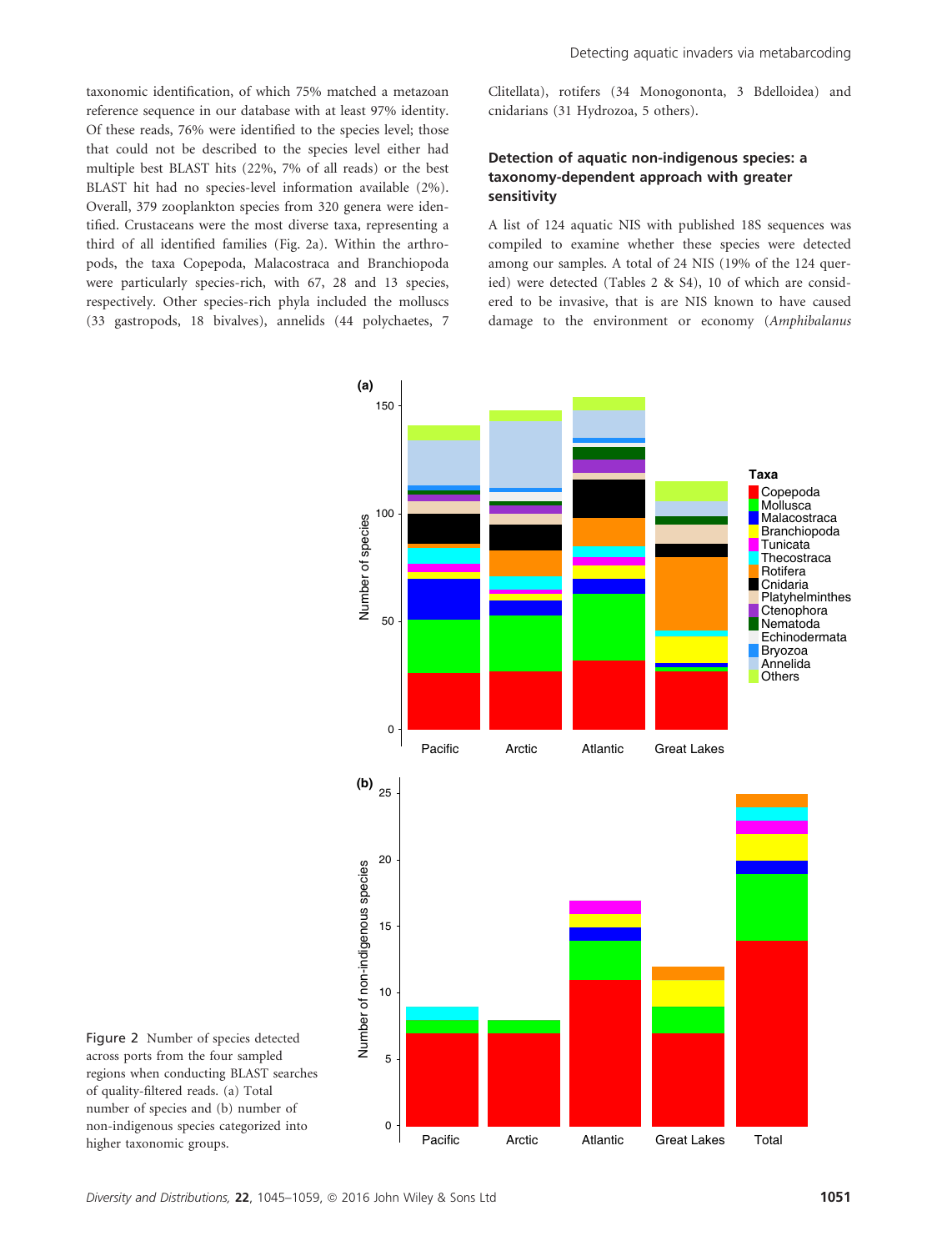amphitrite, Carcinus maenas, Cercopagis pengoi, Ciona intestinalis, Daphnia galeata, Dreissena rostiformis, Eurytemora affinis, Littorina littorea, Mya arenaria, Mytilopsis leucophaeata). Of the 24 NIS, five were detected by only a single read (Acartia omorii, Amphibalanus amphitrite, Calocalanus styliremis, Mecynocera clausi, Oithona brevicornis). When a more stringent sequence identity threshold (> 99%) was applied for species-level identification, most of the 24 NIS (18) were still detected (Table 2).

The majority of NIS detected across all regions were copepods, followed by molluscs and branchiopods (Fig. 2b). The greatest number of NIS was detected in the Atlantic, and these NIS were the most diverse taxonomically, belonging to the taxa Copepoda, Mollusca, Malacostraca, Branchiopoda and Tunicata. Overall, the Atlantic was also the most species-rich region, although we did not find a correlation between the total number of species and the number of NIS detected in a region (Pearson's product moment correlation coefficient:  $r = 0.163$ ,  $P = 0.837$ ). We also found no correlation between the taxonomic diversity of a region

and the number of NIS detected (Pearson's  $r = 0.022$ ,  $P = 0.978$ ). We did, however, find evidence for a correlation between the number of NIS detected in a region and the taxonomic diversity of those NIS (Pearson's  $r = 0.958$ ,  $P = 0.042$ ). Indeed, the fewest NIS were detected in the Arctic and these were also the least rich taxonomically, belonging to Copepoda and Mollusca. Whilst certain NIS were detected in all regions, some taxa were detected only in a particular port or region, including Rotifera (Brachionus plicatilis) in the Great Lakes, Tunicata (Ciona intestinalis) and Malacostraca (Carcinus maenas) in the Atlantic, and Thecostraca (Amphibalanus amphitrite) in the Pacific (Figs 2b & 3).

We identified 11 NIS (Acartia omorii, Clausocalanus furcatus, Cyclops kolensis, Eurytemora affinis, Oithona brevicornis, Pseudocalanus elongatus, Temora turbinata, Amphibalanus amphitrite, Dreissena rostiformis, Mya arenaria, Mytilopsis leucophaeata) in regions where they have not previously been reported or predicted to occur (Table S4). Three of these NIS were detected by a single read (Acartia omorrii,



Figure 3 NIS occurrence across our samples. (a) The detection of NIS among 16 ports from the Pacific (blue), Arctic (red), Atlantic (purple) and Great Lakes (green). Connecting lines show the locations in which a species was detected, with greater number of reads represented by thicker line width. Port name abbreviations correspond to those used in Table 2. Created with CYTOSCAPE v. 3.1.1 (Shannon et al., 2003). (b) Venn diagram showing the number of NIS detected across the four geographic regions.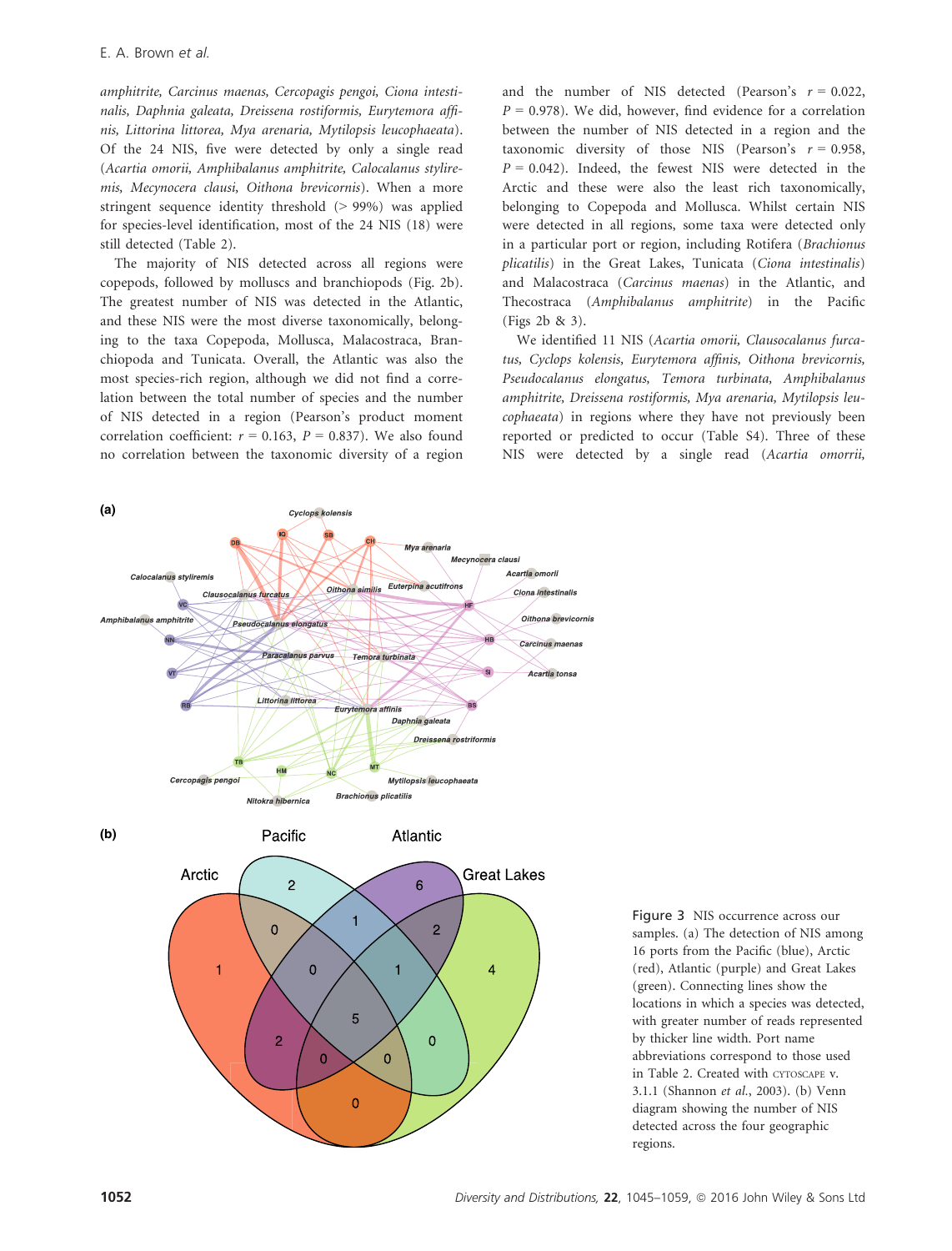Amphibalanus Amphitrite, Oithona brevicornis), whereas most others are supported by hundreds or thousands of reads. There were also 13 NIS (Calocalanus styliremis, Eurytemora affinis, Mecynocera clausi, Oithona similis, Paracalanus parvus, Pseudocalanus elongatus, Daphnia galeata, Carcinus maenas, Dreissena rostifornis, L. littorea, Mya arenaria, B. plicatilis, Ciona intestinalis) that were detected in geographic region(s) or port(s) in which they have previously been reported. For seven NIS (Acartia tonsa, Clausocalanus furcatus, Euterpina acutifrons, Nitokra hivernica, T. turbinata, Cercopagis pengoi, L. littorea), although the species were detected in regions where they have been previously identified, we detected these species in ports that we believe to be beyond their reported limits.

A number of reads (22%) could not be identified at the species level when the 97% sequence identity threshold was applied because they generated multiple best BLAST hits. A total of 748,146 reads equally matched NIS on our list and a number of closely related species (Table S5). This was due to high sequence similarity among 18S sequences, suggesting that the V4 region of 18S offers insufficient resolution to identify these taxa. For example, a total of nine reads from the Churchill and Steensby Inlet samples generated multiple best BLAST hits with Mya truncata, Mya arenaria, and Corbula coxi. A NJ tree of these reads, together with reference sequences for the three species, shows that some reads cannot be resolved taxonomically due to insufficient informative genetic differences (Fig. 4). The aligned and trimmed reference sequences for Mya truncata and Corbula coxi included in the phylogeny were identical, and the reference sequence for Mya arenaria differed from these species at only one base pair position. As another example, the 18S sequence of the invasive European green crab Carcinus maenas is 99% similar to other decapods not included in our list of NIS, such as Cancer pagurus, Acantholobulus bermudensis, Hepatus epheliticus and Praebebalia longidactyla. Three reads from the Pacific dataset matched all five of these species with equivalent BLAST scores.

## Detection of aquatic non-indigenous species: the OTU clustering approach

In general, OTU clustering resulted in many OTUs being generated per species, with reads originating from multiple geographic regions and ports joining to form shared OTUs. A total of 19 NIS were detected when OTU clustering was performed prior to BLAST searches (Table 2), including eight invasive species (Carcinus maenas, Cercopagis pengoi, Ciona intestinalis, Daphnia galeata, Dreissena rostiformis, Eurytemora affinis, L. littorea, Mytilus galloprovincialis) (see Table S4 for more details). Two of the 19 NIS were detected by a single read (Acartia omorii, Mecycnocera clausi).

Of the 18 NIS that were identified both using OTU clustering and individual reads, 16 (89%) were detected in the same geographic region using the two methods. One exception was Clausocalanus furcatus, which was detected in the





Figure 4 Phylogenetic tree of quality-filtered reads that matched Mya arenaria, Mya truncata and Corbula coxi with equivalent BLAST score, including representative sequences for these three species and the outgroup Neoteredo reynei (98% similar). The tree was generated using the neighbour-joining method with 1000 bootstrap replicates. Representative sequences are labelled with their accession numbers and the species name. Each read is labelled according to the sample it originated from, for example Steensby Inlet, season 2, site 6. Prior to being used in BLAST searches, these reads were dereplicated, and the number of reads  $(n)$  that were found to be identical to the reads shown on the phylogeny is indicated by 'size =  $n$ '.

Pacific, Atlantic and Arctic by both methods but was detected in the Great Lakes by only four individual reads. We constructed a NJ tree of the four reads and the consensus sequences of the two OTUs that identified Clausocalanus furcatus in the Pacific, Arctic and Atlantic, along with a reference sequence for Clausocalanus furcatus (Fig. 5a). Based on this tree, three reads are more closely related to the reference sequence of Clausocalanus furcatus than the two OTU consensus sequences. The other exception, Carcinus maenas, was identified by an OTU composed of three reads from the Great Lakes, but when BLASTing individual reads, none of the Great Lakes reads matched Carcinus maenas. The three reads belonging to the OTU matching Carcinus maenas were found to BLAST against multiple species not included in our list of NIS at 98–99% identity over 438–462 bp (Carpilius maculatus, Panopeus herbstii, Cancer pagurus, Acantholobulus bermudensis, H. epheliticus and Praebebalia longidactyla). A NJ tree of the three reads and the reference sequences for the species generating BLAST hits suggests that the three reads were likely not generated by Carcinus maenas (Fig. 5b). Thus in this case, reads belonging to closely related species are potentially misidentified as belonging to an NIS.

A total of six NIS identified when BLASTing reads were not detected with OTU clustering (Amphibalanus amphitrite, Calocalanus styliremis, Cyclops kolensis, Mya arenaria, Mytilopsis leucophaeata, Oithona brevicornis) (Table 2). For these six species, we traced the reads that BLASTed against these NIS to see what OTUs they joined when OTU clustering was performed. We found that these reads joined OTUs together with the reads of closely related species, and the species that generated the best BLAST hit was not the NIS. For example, a total of 37 reads BLASTed uniquely against Mya arenaria, which were found to map back to one OTU. This OTU BLASTed against Mya arenaria, at 99.77%, but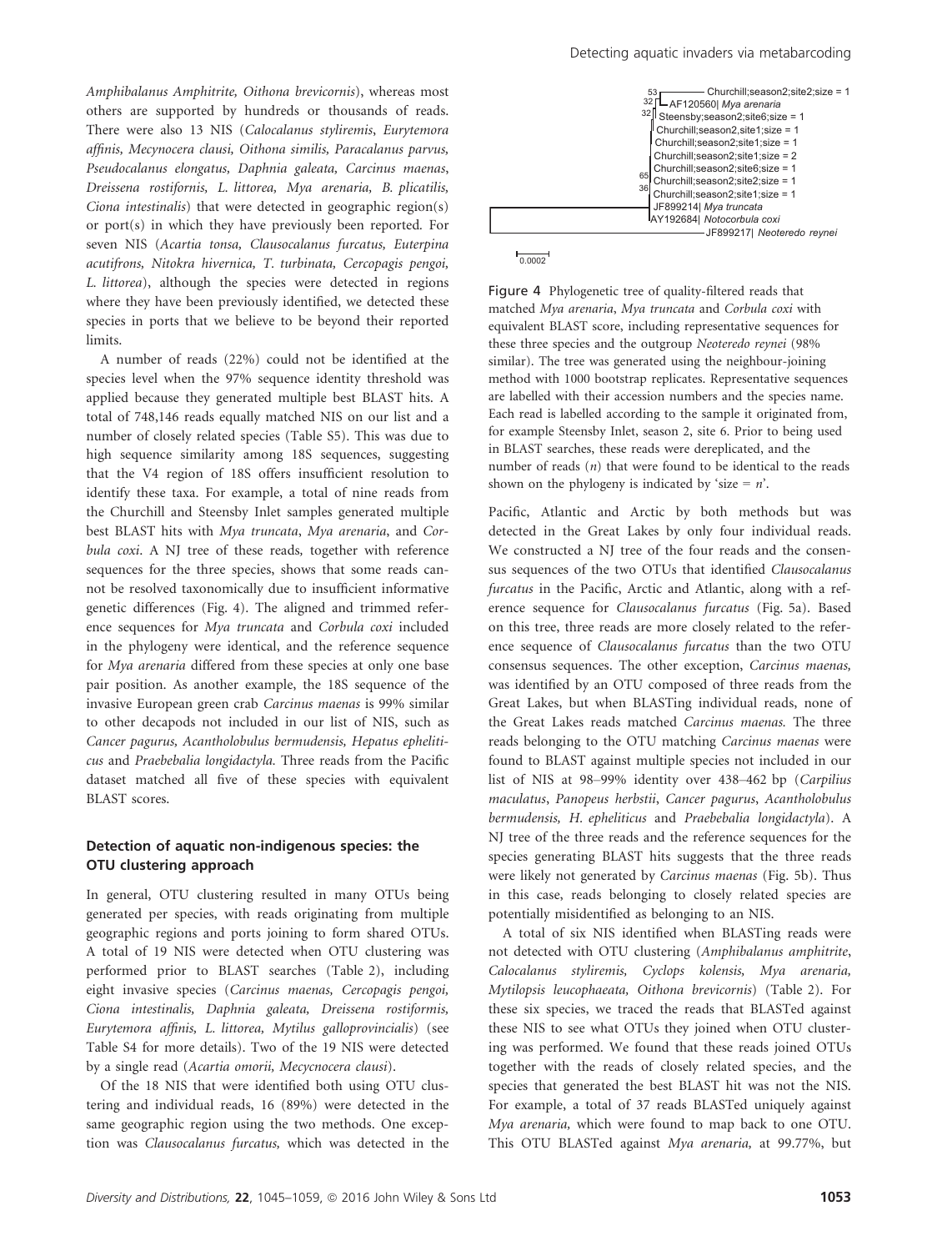

Figure 5 Phylogenetic trees generated using the neighbour-joining (NJ) method with 1000 bootstrap replicates demonstrating both false-negative (a, c) and false-positive (b) identifications of non-indigenous species. Representative sequences for the species are labelled with their accession numbers and the species name. Each read is labelled according to the sample it originated from, for example Nanticoke, season 2, site 2. Prior to being used in BLAST searches, these reads were dereplicated, and the number of reads  $(n)$  that were found to be identical to the reads shown on the phylogeny is indicated by 'size = n'. (a) NJ phylogeny of four quality-filtered reads originating from Great Lakes ports that generated BLAST hits to Clausocalanus furcatus and the consensus sequences of the two OTUs that generated hits to the same species. Representative sequences for C. furcatus and the outgroup Calanus pacificus (96% similar) were also included. (b) NJ phylogeny of three reads belonging to an OTU that generated a BLAST hit to Carcinus maenas. When used individually in BLAST searches, these reads generated BLAST hits with a number of closely related species, also included in the phylogeny. Pilummnus floridanus (98% similar) is included as an outgroup. (c) NJ phylogeny of quality-filtered reads BLASTing against Mya arenaria and representative sequences of Corbula tunicata, Corbulidae gen. sp., M. arenaria, Notocorbula coxi, M. truncata, Xylophaga dorsalis and the outgroup Pholas orientalis (96% similar).

also with two closely related species (98–99% sequence similarity), Mya truncata and Corbula coxi, at 100% over the same length. A NJ tree of the reads that generated single best BLAST hits to Mya arenaria, together with reference sequences of species matching the OTU that these reads joined, suggests that the taxonomic assignment of individual reads before clustering was accurate (Fig. 5c). Over the 430 bp aligned and trimmed V4 region included in the phylogeny, Mya arenaria, Notocorbula coxi, Mya truncata, Xylophaga dorsalis and Corbula tunicata differed at fewer than five base positions. Despite this low sequence divergence, the reads are monophyletic with Mya arenaria. The reads share a unique nucleotide substitution present in the reference sequence of Mya arenaria but absent in the reference sequences of the closely related species X. dorsalis, Corbula tunicata, Notocorbula coxi and Mya truncata (Fig. S1).

One NIS, Mytilus galloprovincialis, was only identified when OTU clustering was performed prior to BLAST searches. Although this species was identified by five different OTUs and over 100 reads, none of the individual reads that

formed these OTUs could be unambiguously identified to the species level as they generated multiple top BLAST hits with Mytilus trossulus, Mytilus galloprovincialis and Mytilus edulis.

#### **DISCUSSION**

Genetic tools have become increasingly prevalent in conservation and management efforts (Schwartz et al., 2007). In this study, we demonstrate the applicability and value of the metabarcoding approach for the detection of NIS, specifically in complex zooplankton communities sampled across 16 major Canadian ports. Whilst previous NIS surveillance efforts have focused almost exclusively on one or a few species and have been geographically narrow (e.g. Ficetola et al., 2008; Jerde et al., 2011; Takahara et al., 2013), we use a broadly amplifying primer pair that allows for passive surveillance of many species. By conducting BLAST searches of individual reads, we detected 24 NIS from 379 identified species, with some NIS found with very low read number.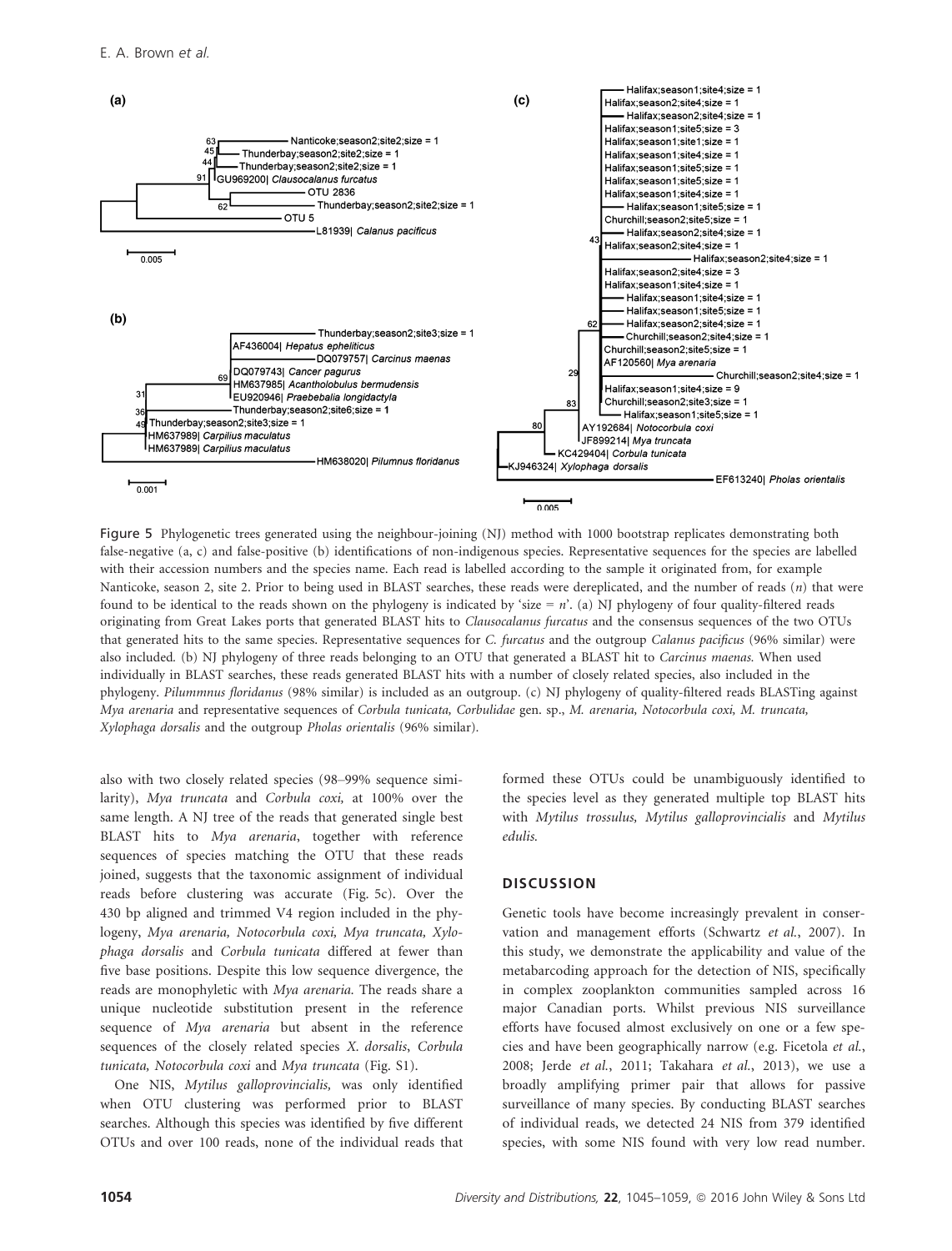One of the major advantages of metabarcoding over alternatives that rely on traditional taxonomy is the increased sensitivity gained for species occurring at low abundance. Of the 24 NIS detected, five were identified by a single read, and whilst there has been debate over the validity of singletons, these reads could represent low abundance eukaryotes such as recently introduced NIS. Although we use 454 sequencing rather than Illumina, our findings are not sequencing platform specific and are of relevance to any researcher posed with the challenge of processing large volumes of metabarcoding data.

Of the 24 NIS detected, to the best of our knowledge, 11 were detected in regions where they have not previously been reported. For example, Cyclops kolensis, Eurytemora affinis, T. turbinata and Mya arenaria were detected in the Arctic, above their reported northern limits. Decreasing Arctic sea ice generates new opportunities for trans-Arctic shipping routes, and coupled with the changing climate, leaves the region increasingly vulnerable to invasion by NIS (Vermeij & Roopnarine, 2008; Smith & Stephenson, 2013; Ware et al., 2014). Whilst the detection of these species in the Arctic could indicate the existence of invasive populations, we cannot confirm that these species exist as viable, reproducing populations. Ships predominantly transfer aquatic organisms in ballast water tanks or as biofouling. Mortality of organisms present within ballast water is known to increase with time, and the thermal reproductive requirements of surviving animals may pose a barrier to species invasion (Ware et al., 2014). We also detected the barnacle Amphibalanus amphitrite in Nanaimo, British Columbia, above its reported northern limit of San Francisco. This barnacle may occur sporadically farther north, but it is not thought to be capable of surviving the winter (Fofonoff et al., 2003). We detected Amphibalanus amphitrite with a single read, perhaps suggesting that the species has not established a reproducing population. Similarly, Mytilopsis leucophaeata, a species that has not previously been recorded in Canadian waters but has been reported as an industrial pest in some parts of Europe (Kennedy, 2011), was detected by six reads in the Great Lakes port of Montreal. To confirm the presence of NIS detected by a small number of reads, passive surveillance could be followed by a targeted approach, such as active surveillance with digital drop PCR (e.g. Simmons et al., 2015).

Perhaps surprisingly, several NIS were detected among all sampled regions, including the Arctic and Great Lakes (Table 2; Fig. 3). This finding could result from previous underestimation of species' occurrences due to less intensive sampling or could represent an alarming scenario in which many of these NIS have recently attained widespread distributions. Field or laboratory-based contamination is also a possibility, although the four geographic regions were sampled by independent teams using different equipment and care was taken to reduce contamination between sites. As each port was separately processed in the laboratory at different times, it is also highly unlikely that cross-contamination occurred at this step. The detection of freshwater species in marine ports, and vice-versa, may raise concern over the validity of these findings. It is not unusual, however, to occasionally detect freshwater organisms in marine ports, particularly in ports that receive heavy freshwater input. Moreover, marine ballast water release in freshwater ports is expected to result in the release of marine organisms. The detection of a number of NIS in previously reported locations also lends support to the reliability of the metabarcoding method to accurately detect NIS. For example, the European green crab, Carcinus maenas, is known to have successfully invaded the Atlantic coast of North America (Carlton & Cohen, 2003; Klassen & Locke, 2007) and was detected by 1134 reads in three Atlantic ports. We detected the copepod Calocalanus styliremis in Vancouver, British Columbia, where it has previously been identified in the ballast water of ships entering the port (DiBacco et al., 2012). The cladoceran Daphnia galeata has previously been detected in the ballast water of vessels entering the Great Lakes and Atlantic, and we identified this species in both of these regions.

It should be noted that our classification of NIS in relation to their previously reported distributions (see Table S4) is based on information available through online resources and primary literature. It is possible that more recent species distribution data are available elsewhere. In addition, many of the species examined here, such as Paracalanus parvus, Amphibalanus amphitrite and B. plicatilis, belong to species complexes that are difficult to classify morphologically, making it difficult to track their invasion history. The development of databases that report up-to-date information on species presence over a fine geographic scale would greatly aid attempts to document and track species identifications. Our study presents an ideal means by which such information can be generated and effectively compiled.

DNA-based species identification also relies on the existence of a comprehensive sequence database. The majority (75%) of our quality-filtered reads could be matched to a reference sequence in our local database with at least 97% identity. Given that our reads were quality-filtered prior to BLAST, we suspect that most reads that did not match a reference sequence at 97% identity belonged to organisms missing from current 18S sequence databases. It is also possible that reads matching reference sequences at 97% and above could belong to species missing from databases, leading to false species detections. Using a stricter threshold of 99% sequence identity, 18 of the 24 NIS were still detected (Table 2). Global initiatives addressing the need to develop well-populated and regulated sequence libraries have been established, and databases are rapidly growing (e.g. the BOLD database, [http://www.boldsystems.org/\)](http://www.boldsystems.org/). However, the remaining knowledge gap will for some time impair the usefulness of DNA-based monitoring in groups where all species have not yet been DNA barcoded. This will be particularly problematic for the most complex and species-rich systems, which are the most challenging to monitor with conventional methods and thus also the most likely to benefit from DNAbased monitoring. For example, a number of our reads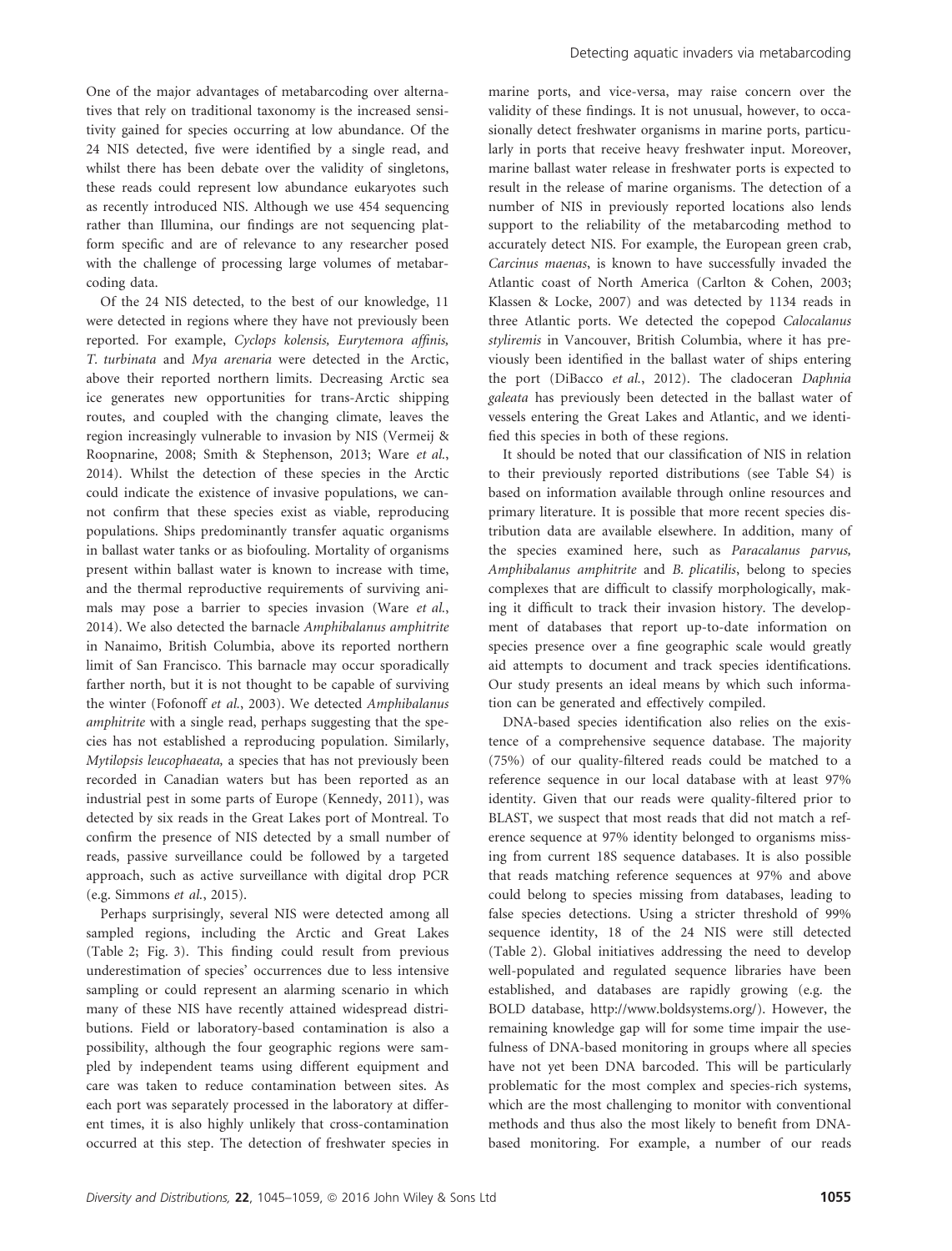matched sequences labelled as 'uncultured eukaryote' that were most likely generated by previous metabarcoding studies. Unless these organisms are investigated taxonomically, it will not be possible to provide Linnaean species descriptions for them.

In addition, we found that species-level resolution of our marker was poor for some groups. The rate of evolution of nuclear ribosomal RNA genes is slow in comparison with mitochondrial DNA, which can result in insufficient taxonomic resolution for the identification of closely related species (Porazinska et al., 2009). For example, the 18S marker can easily differentiate between two Acartia species with sequence similarity of 86% (Acartia tonsa and Acartia omorii), but cannot discriminate between Calanus species with sequence similarity of 100% (Calanus helgolandicus and Calanus pacificus). When metabarcoding is used to broadly estimate biodiversity, identification at a higher taxonomic level, such as family or order, is often sufficient (Valentini et al., 2009; Riaz et al., 2011). However, in the case of NIS detection, species-level identification is often essential, unless an entire group of higher-level taxa (i.e. genus, family) is known to be non-native to regions targeted by a study. Overall, 22% of our reads matched multiple species equally well beyond 97% identity. This problem could be alleviated by further development of sequence databases that allow interspecific variability to be quantified within groups of interest and facilitate the detection of diagnostic substitutions that differentiate closely related species. For example, we detected the presence of a nucleotide substitution within the V4 region of Mya arenaria that allowed this species to be distinguished from related species with very low sequence divergence (Fig. S1). Employing a multiple-marker approach that involves a cocktail of wide-range and group-specific primers could also allow multiple taxa to be amplified whilst retaining species-level resolution (Aylagas et al., 2014).

Metabarcoding data are often clustered into OTUs to account for intraspecific variation and artefactual sequences that can be generated during PCR and/or sequencing. Low levels of interspecific variation, however, mean that both false-positive and false-negative NIS detections can be generated when OTU clustering is employed. Our analyses suggest that a taxonomy-dependent approach that does not involve prior clustering of sequences has greater sensitivity and species resolution; we found that six NIS identified when reads were BLASTed against our local database were no longer detected among OTUs. The reads matching these NIS formed OTUs with closely related species, such that the consensus sequences for the OTUs did not generate a BLAST hit with the NIS (Fig. 4). In addition, OTU clustering appears to have falsely identified the presence of an NIS (Carcinus maenas) in some ports due to low sequence divergence between closely related species. Carcinus maenas was detected by an OTU that included reads from Atlantic and Pacific ports as well as three reads originating from the Great Lakes port Thunder Bay, which is a highly unlikely habitat for this species. When the three reads from freshwater ports were

individually used in BLAST searches, they matched a number of other species with equivalent BLAST scores. A NJ tree of the reads suggested that they do not belong to Carcinus maenas (Fig. 5b). Our findings encourage the development of sequence databases and a move away from OTU clustering for taxonomic identification and detection of target species, especially those at low abundance.

In conclusion, our results suggest that metabarcoding is a powerful method not only for zooplankton biodiversity assessment but also for the detection of NIS. In total, we detected 25 NIS, a number of which were present at apparently low abundance. In certain groups, low interspecific divergence within our marker made distinguishing closely related species problematic. As a result, NIS may go undetected or be falsely identified if reads belonging to closely related species are clustered together into shared OTUs or cannot be distinguished based on BLAST scores. We suggest that future work should focus on the development of wellpopulated and regulated sequence databases that allow individual reads to be directly used for taxonomic assignment without the need for OTU clustering, and on the use of multiple markers that allow the full taxonomic breadth of communities to be described to an appropriate taxonomic level. Once an invasive species becomes established in an aquatic habitat, it can be very challenging to eliminate (Thresher & Kuris, 2004), making accurate and reliable identification of NIS crucial. With limited funds, establishing priorities is key, which requires knowledge of the species most likely to harm native ecosystems, current distributions of these species, and how they are likely to be transported to new regions (Byers et al., 2002). This study provides a methodological framework for the analysis of zooplankton diversity and NIS presence, informing on species distributions and the potential mechanisms shaping them.

## ACKNOWLEDGEMENTS

We thank our NSERC Canadian Aquatic Invasive Species Network (CAISN) colleagues, in particular the sample collection teams including K. Howland, R. Young, J. Goldsmit and S. Qureshi. We also thank C. Abbott, S. Adamowicz and T. Therriault for helpful discussions. We would also like to thank the anonymous referees, whose comments improved this manuscript. This research was supported by the NSERC Canadian Aquatic Invasive Species Network (CAISN) and Discovery grants to H.J.M. and M.E.C., by the NSERC CRE-ATE training programme in Aquatic Ecosystem Health to M.E.C., by the 100-talent programme of the Chinese Academy of Sciences to A.Z., and Canada Research Chairs to H.J.M. and M.E.C.

## DATA ACCESSIBILITY

The 454 data generated in this study are accessible in the European Nucleotide Archive (Accession Number [PRJEB11768\)](http://www.ncbi.nlm.nih.gov/nuccore/PRJEB11768).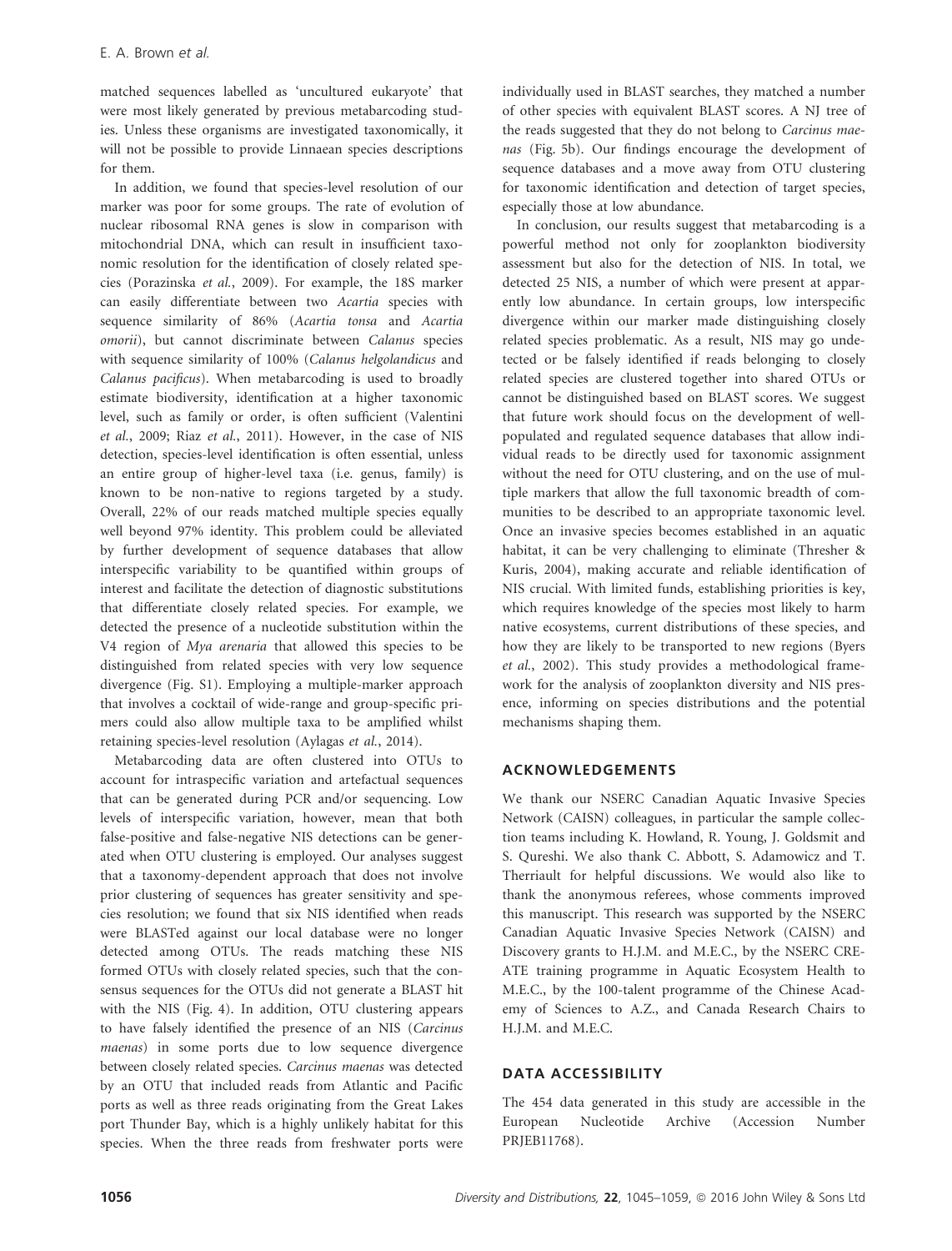#### **REFERENCES**

- Aylagas, E., Borja, A. & Rodrıguez-Ezpeleta, N. (2014) Environmental status assessment using DNA metabarcoding: towards a genetics based marine biotic index (gAMBI). PLoS One, 9, e90529.
- Briski, E., Ghabooli, S., Bailey, S.A. & MacIsaac, H.J. (2012a) Invasion risk posed by macroinvertebrates transported in ships' ballast tanks. Biological Invasions, 14, 1843–1850.
- Brook, B.W., Sodhi, N.S. & Bradshaw, C.J.A. (2008) Synergies among extinction drivers under global change. Trends in Ecology and Evolution, 23, 453–460.
- Brown, E.A., Chain, F.J.J., MacIsaac, H.J. & Cristescu, M.E. (2015) Divergence thresholds and divergent biodiversity estimates: can metabarcoding reliably describe zooplankton communities? Ecology and Evolution, 5, 2234–2251.
- Byers, J.E., Reichard, S., Randall, J.M., Parker, I.M., Smith, C.S., Lonsdale, W.M., Atkinson, I.A.E., Seastedt, T.R., Williamson, M., Chornesky, E. & Hayes, D. (2002) Direction research to reduce the impacts of nonindigenous species. Conservation Biology, 16, 630–640.
- Caesar, R.M., Sorensson, M. & Cognato, A.I. (2006) Integrating DNA data and traditional taxonomy to streamline biodiversity assessment: an example from edaphic beetles in the Klamath ecoregion, California USA. Diversity and Distributions, 12, 483–489.
- Cao, Y., Williams, D.D. & Williams, N.E. (1998) How important are rare species in aquatic community ecology and bioassessment? Limnology and Oceanography, 43, 1403–1409.
- Carlton, J.T. & Cohen, A.N. (2003) Episodic global dispersal in shallow water marine organisms: the case history of the European shore crabs Carcinus maenas and C. aestuarii. Journal of Biogeography, 30, 1809–1820.
- Chain, FJJ, Brown, EA, MacIsaac, HJ & Cristescu, ME (2016) Metabarcoding reveals strong spatial structure and temporal turnover of zooplankton communities among marine and freshwater ports. Diversity and Distributions, 22, 493–504.
- Crooks, J.A. & Soule, M.E. (1999) Lag times in population explosions of invasive species: causes and implications. Invasive species and biodiversity management (ed. by O.T. Sandlund, P.J. Schei and A. Viken), pp. 103–125. Kluwer Academic Publishers, Dordrecht, the Netherlands.
- Dejean, T., Valentini, A., Duparc, S., Pellier-Cuit, F., Pompanon, F., Taberlet, P. & Miaud, C. (2011) Persistence of environmental DNA in freshwater ecosystems. PLoS One, 6, e23398.
- Dejean, T., Valentini, A., Miquel, C., Taberlet, P., Bellemain, E. & Miaud, C. (2012) Improved detection of an alien invasive species through environmental DNA barcoding: the example of the American bullfrog Lithobates catesbeianus. Journal of Applied Ecology, 49, 953–959.
- DiBacco, C., Humphrey, D.B., Nasmith, L.E. & Levings, C.D. (2012) Ballast water transport of non-indigenous zooplankton to Canadian ports. ICES Journal of Marine Science, 69, 483–491.
- Edgar, R.C. (2004) MUSCLE: multiple sequence alignment with high accuracy and high throughput. Nucleic Acids Research, 32, 1792–1797.
- Edgar, R.C. (2013) UPARSE: highly accurate OTU sequences from microbial amplicon reads. Nature Methods, 10, 996– 998.
- Edgar, R.C., Haas, B.J., Clemente, J.C., Quine, C. & Knight, R. (2011) UCHIME improves sensitivity and speed of chimera detection. Bioinformatics, 27, 2194–2200.
- Ficetola, G.F., Miaud, C., Pompanon, F. & Taberlet, P. (2008) Species detection using environmental DNA from water samples. Biology Letters, 4, 423–425.
- Fofonoff, P.W., Ruiz, G.M., Steves, B. & Carlton, J.T. (2003) California Non-native Estuarine and Marine Organisms (Cal-NEMO) System. Available at: [http://invasions.si.edu/](http://invasions.si.edu/nemesis/) [nemesis/](http://invasions.si.edu/nemesis/) (accessed 3 July 2015).
- Fonseca, V.G., Carvalho, G.R., Sung, W., Johnson, H.F., Power, D.M., Neill, S.P., Packer, M., Blaxter, M.L., Lambshead, P.J., Thomas, W.K. & Creer, S. (2010) Second-generation environmental sequencing unmasks marine metazoan biodiversity. Nature Communications, 1, 98.
- Goldberg, C.S., Sepulveda, A., Ray, A., Baumgardt, J. & Waits, L.P. (2013) Environmental DNA as a new method for early detection of New Zealand mudsnails (Potamopyrgus antipodarum). Freshwater Science, 32, 792– 800.
- Hajibabaei, M., Shokralla, S., Zhou, X., Singer, G.A.C. & Baird, D.J. (2011) Environmental barcoding: a next-generation sequencing approach for biomonitoring applications using river benthos. PLoS One, 6, e17497.
- Handley, L.L. (2015) How will the 'molecular revolution' contribute to biological recording? Biological Journal of the Linnean Society, 115, 750–766.
- Harvey, C.T., Qureshi, S.A. & MacIsaac, H.J. (2009) Detection of a colonising, aquatic, non-indigenous species. Diversity and Distributions, 15, 429–437.
- Hebert, P.D.N., Cywinska, A., Ball, S.L. & deWaard, J.R. (2003) Biological identification through DNA barcodes. Proceedings of the Royal Society B: Biological Sciences, 270, 313–321.
- Jerde, C.L., Mahon, A.R., Chadderton, L. & Lodge, D.M. (2011) "Sight-unseen" detection of rare aquatic species using environmental DNA. Conservation Letters, <sup>4</sup>, 150–157.
- Jerde, C.L., Chadderton, W.L., Mahon, A.R., Renshaw, M.A., Corush, J., Budny, M.L., Mysorekar, S. & Lodge, D.M. (2013) Detection of Asian carp DNA as part of a Great Lakes basin-wide surveillance program. Canadian Journal of Fisheries and Aquatic Science, 70, 522–526.
- Keller, R.P., Philine, S.E., Ermgassen, Z.U. & Aldridge, D.C. (2009) Vectors and timing of freshwater invasions in Great Britain. Conservation Biology, 23, 1526–1534.
- Kennedy, V.S. (2011) The invasive dark falsemussel Mytilopsis leucophaeata (Bivalvia: Dreissenidae): a literature review. Aquatic Ecology, 45, 163–183.
- Klassen, G. & Locke, A. (2007) A biological synopsis of the European green crab, Carcinus maenas. Canadian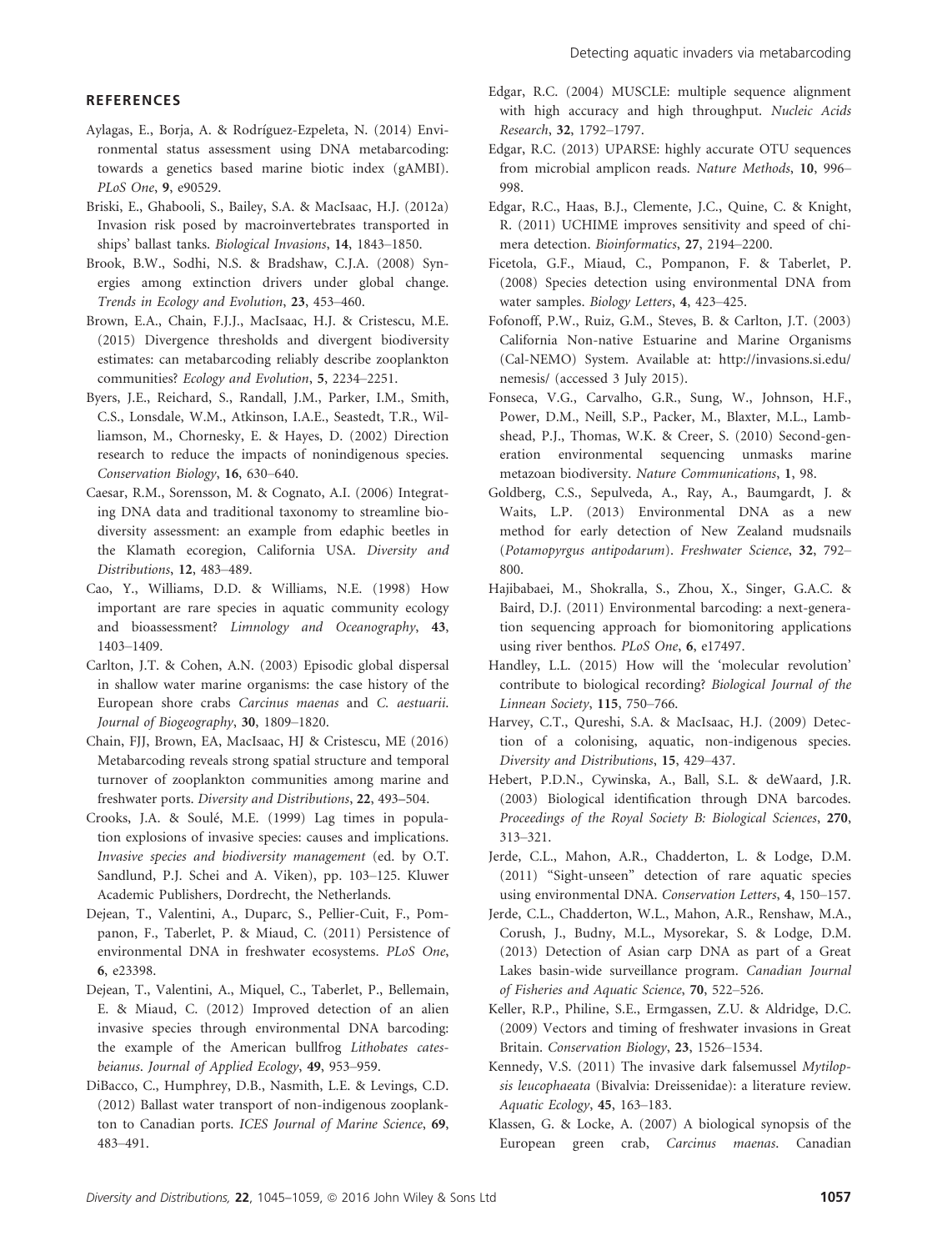Manuscript Report of Fisheries and Aquatic Sciences, 2818: vii + 75 pp.

- Leray, M., Yang, J.Y., Meyer, C.P., Mills, S.C., Agudelo, N., Ranwez, V., Boehm, J.T. & Machida, R.J. (2013) A new versatile primer set targeting a short fragment of the mitochondrial COI region for metabarcoding metazoan diversity: application for characterising coral reef fish gut contents. Frontiers in Zoology, 10, 34.
- Lodge, D.M., Williams, S., MacIsaac, H.J., Hayes, K.R., Leung, B., Reichard, S., Mack, R.N., Moyle, P.B., Smith, M., Andow, D.A., Carlton, J.T. & McMichael, A. (2006) Biological invasions: recommendations for US policy and management. Ecological Applications, 16, 2035–2054.
- Mahon, A.R., Jerde, C.L., Galaska, M., Bergner, J.L., Chadderton, W.L., Lodge, D.M., Hunter, M.E. & Nico, L.G. (2013) Validation of eDNA surveillance sensitivity for detection of Asian carps in controlled and field experiments. PLoS One, 8, e58316.
- McDonald, L.L. (2004) Sampling rare populations. Sampling rare or elusive species (ed. by W.L. Thompson), pp. 11–42. Island Press, New York.
- Molnar, J.L., Gamboa, R.L., Revenga, C. & Spalding, M.D. (2008) Assessing the global threat of invasive species to marine biodiversity. Frontiers in Ecology and the Environment, 6, 485–492.
- Pejchar, L. & Mooney, H. (2009) Invasive species, ecosystem services and human well-being. Trends in Ecology and Evolution, 24, 497–504.
- Pimentel, D., Lach, L., Zuniga, R. & Morrison, D. (2000) Environmental and economic costs associated with non-indigenous species in the United States. BioScience, 50, 53–65.
- Pimentel, D., Zuniga, R. & Morrison, D. (2005) Update on the environmental and economic costs associated with alien-invasive species in the United States. Ecological Economics, 52, 273–288.
- Pochon, X., Bott, N.J., Smith, K.F. & Wood, S.A. (2013) Evaluating detection limits of next-generation sequencing for the surveillance and monitoring of international marine pests. PLoS One, 8, e73935.
- Porazinska, D.L., Giblin-Davis, R.M., Faller, L., Farmerie, W., Kanzaki, N. & Morris, K. (2009) Evaluating high-throughput sequencing as a method for metagenomic analysis of nematode diversity. Molecular Ecology Resources, 9, 1439–1450.
- Porco, D., Decaëns, T., Deharveng, L., James, S.W., Skarzyński, D., Erséus, C., Butt, K.R., Richard, B. & Hebert, P.D.N. (2013) Biological invasions in soil: DNA barcoding as a monitoring tool in a multiple taxa survey targeting European earthworms and springtails in North America. Biological Invasions, 15, 899–910.
- Pruesse, E., Quast, C., Knittel, K., Fuchs, B.M., Ludwig, W., Peplies, J. & Glöckner, F.O. (2007) SILVA: a comprehensive online resource for quality checked and aligned ribosomal RNA sequence data compatible with ARM. Nucleic Acids Research, 35, 7188–7196.
- Riaz, T., Shehzad, W., Viari, A., Pompanon, F., Taberlet, P. & Coissac, E. (2011) ecoPrimers: inference of new DNA

barcode markers from whole genome sequence analysis. Nucleic Acids Research, 39, e145.

- Schwartz, M.K., Luikart, G. & Waples, R.S. (2007) Genetic monitoring as a promising tool for conservation and management. Trends in Ecology and Evolution, 22, 25–33.
- Shannon, P., Markiel, A., Ozier, O., Baliga, N.S., Wang, J.T., Ramage, D., Amin, N., Schwikowski, B. & Ideker, T. (2003) Cytoscape: a software environment for integrated models of biomolecular interaction networks. Genome Research, 13, 2498–2504.
- Simmons, M., Tucker, A., Chadderton, L., Jerde, C.L. & Mahon, A.R. (2015) Active and passive environmental DNA surveillance of aquatic invasive species. Canadian Journal of Fisheries and Aquatic Sciences, 73, 76–83.
- Smith, L.C. & Stephenson, S.R. (2013) New Trans-Arctic shipping routes navigable by mid-century. Proceedings of the National Academy of Sciences USA, 110, e1191–e1195.
- Takahara, T., Minamoto, T. & Doi, H. (2013) Using environmental DNA to estimate the distribution of an invasive fish species in ponds. PLoS One, 8, e56584.
- Tamura, K., Peterson, D., Peterson, N., Stecher, G., Nei, M. & Kumar, S. (2011) MEGA5: molecular evolutionary genetics analysis using maximum likelihood, evolutionary distance, and maximum parsimony methods. Molecular Biology and Evolution, 28, 2731–2739.
- Thomsen, P.F., Kielgast, J., Iversen, L.L., Møller, P.R., Rasmussen, M. & Willerslev, E. (2012) Detection of a diverse marine fish fauna using environmental DNA from seawater samples. PLoS One, 8, e41732.
- Thresher, R.E. & Kuris, A.M. (2004) Options for managing invasive marine species. Biological Invasions, 6, 295–300.
- Tréguier, A., Paillisson, J.M., Dejean, T., Valentini, A., Schlaepfer, M.A. & Roussel, J.M. (2014) Environmental DNA surveillance for invertebrate species: advantages and technical limitations to detect invasive crayfish Procambarus clarkia in freshwater ponds. Journal of Applied Ecology, 51, 871–879.
- Valentini, A., Miquel, C., Nawaz, M.A., Bellemain, E., Coissac, E., Pompanon, F., Gielly, L., Cruad, C., Nascetti, G., Wincker, P., Swenson, J.E. & Taberlet, P. (2009) New perspectives in diet analysis based on DNA barcoding and parallel pyrosequencing: the trnL approach. Molecular Ecology Resources, 9, 51–60.
- Vander Zanden, M.J., Hansen, G.J.A., Higgins, S.N. & Kornis, M.S. (2010) A pound of prevention, plus a pound of cure: early detection and eradication of invasive species in the Laurentian Great Lakes. Journal of Great Lakes Research, 36, 199–205.
- Vermeij, G.J. & Roopnarine, P.D. (2008) The coming Arctic invasion. Science, 321, 780–781.
- Ware, C., Berge, J., Sundet, J.H., Kirkpatrick, J.B., Coutts, A.D.M., Jelmert, A., Olsen, S.M., Floerl, O., Wisz, M.S. & Alsos, I.G. (2014) Climate change, non-indigenous species and shipping: assessing the risk of species introduction to a high-Arctic archipelago. Diversity and Distributions, 20, 10– 19.